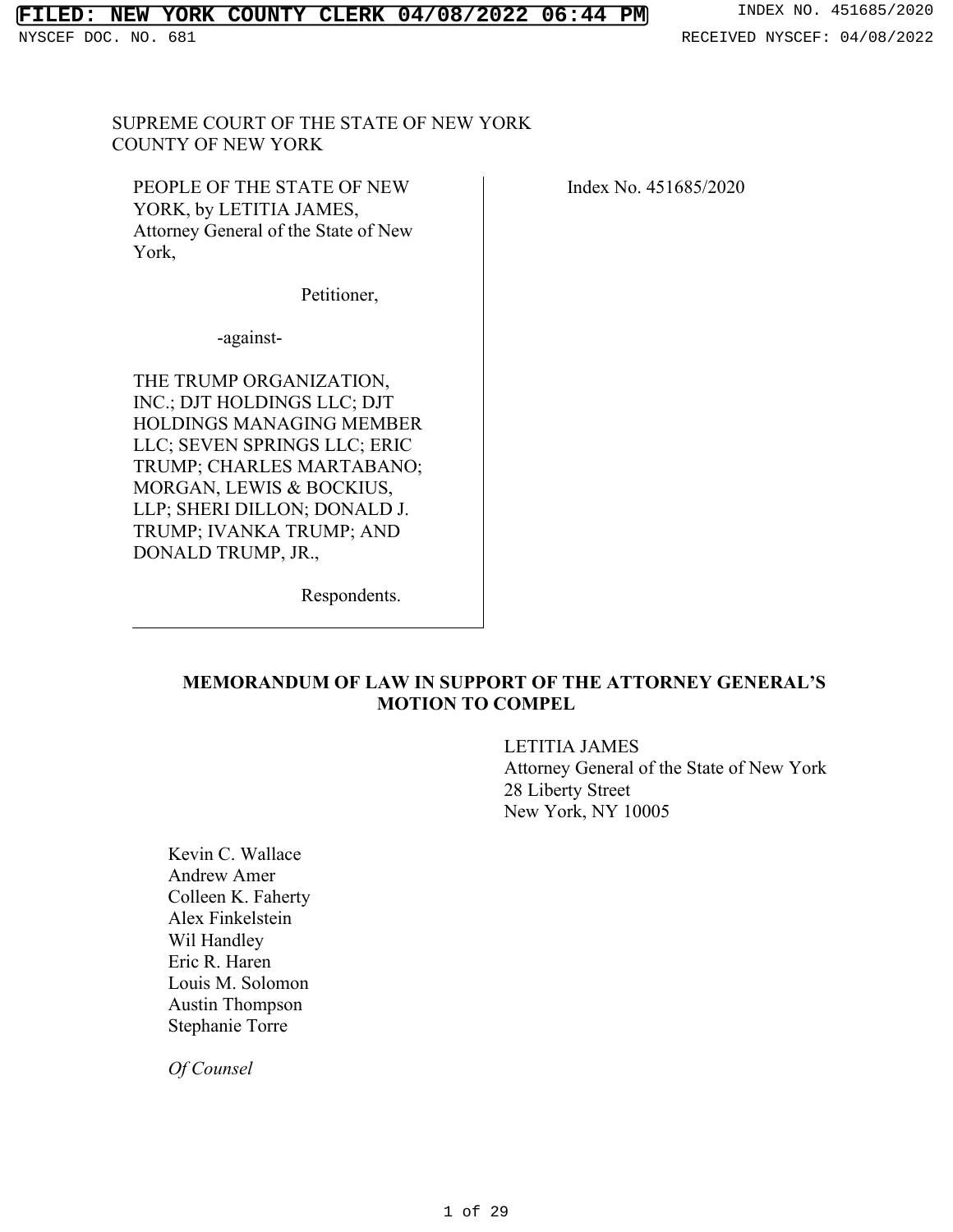# **TABLE OF CONTENTS**

| $\mathbf{A}$ .                                                                           |
|------------------------------------------------------------------------------------------|
| <b>B.</b>                                                                                |
|                                                                                          |
| $\mathbf{A}$ .                                                                           |
| <b>DOCUMENTS SOUGHT IN THE FEBRUARY 2022 SUBPOENA ARE RELEVANT TO</b><br><b>B.</b>       |
| $\mathbf{C}$ .<br><b>DOCUMENTS SOUGHT IN THE SEPTEMBER 2021 SUBPOENA ARE RELEVANT TO</b> |
| OAG HAS INDEPENDENT AUTHORITY TO INVESTIGATE CUSHMAN'S<br>D.                             |
| NONE OF THE OBJECTIONS CITED BY CUSHMAN HAVE MERIT  18<br>E.                             |
|                                                                                          |
|                                                                                          |
|                                                                                          |
|                                                                                          |
|                                                                                          |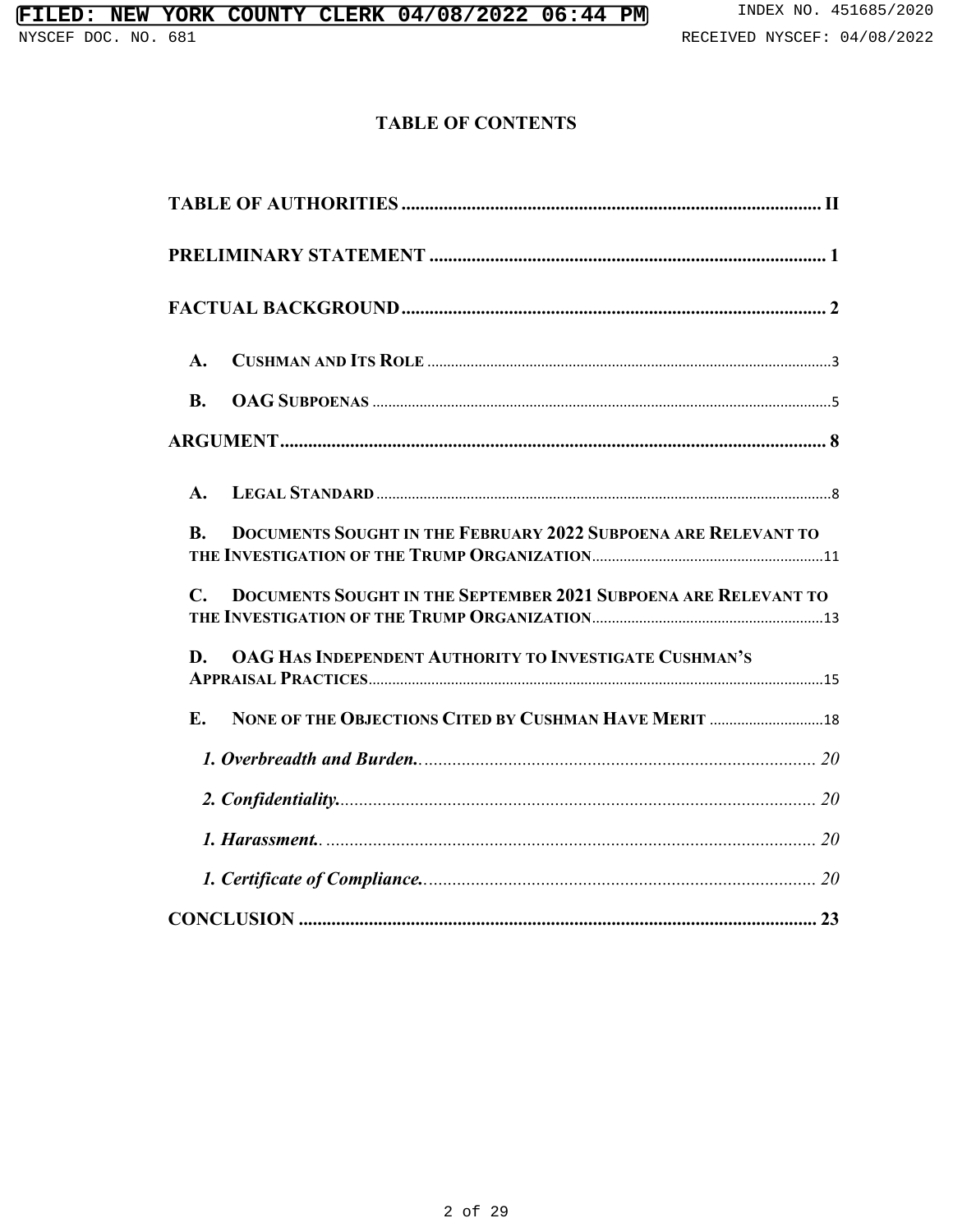# **TABLE OF AUTHORITIES**

| Cases                                                  | Page |
|--------------------------------------------------------|------|
| 40 Wall Street LLC v. Dean & DeLuca, Inc.,             |      |
| Abrams v. Thruway Food Mkt. & Shopping Center, Inc.,   |      |
| Am. Dental Coop., Inc. v. Attorney-General,            |      |
| Amos Post, Inc. v. Abrams,                             |      |
| Assured Guar. (UK) Ltd. v. J.P. Morgan Inv. Mgt. Inc., |      |
| Berger v. Cushman & Wakefield of Penn.,                |      |
| Brunswick Hosp. Cen., Inc. v. Hynes,                   |      |
| Cosby v. American Media, Inc.,                         |      |
| Cuomo v. Dreamland Amusements, Inc.,                   |      |
| Fomby-Denson v. Department of the Army,                |      |
| Gardner v. Lefkowitz,                                  |      |
| Greenthal v. Lefkowitz,                                |      |
| Hogan v. Cuomo,                                        |      |
| In re Evergreen Assn., Inc. v. Schneiderman,           |      |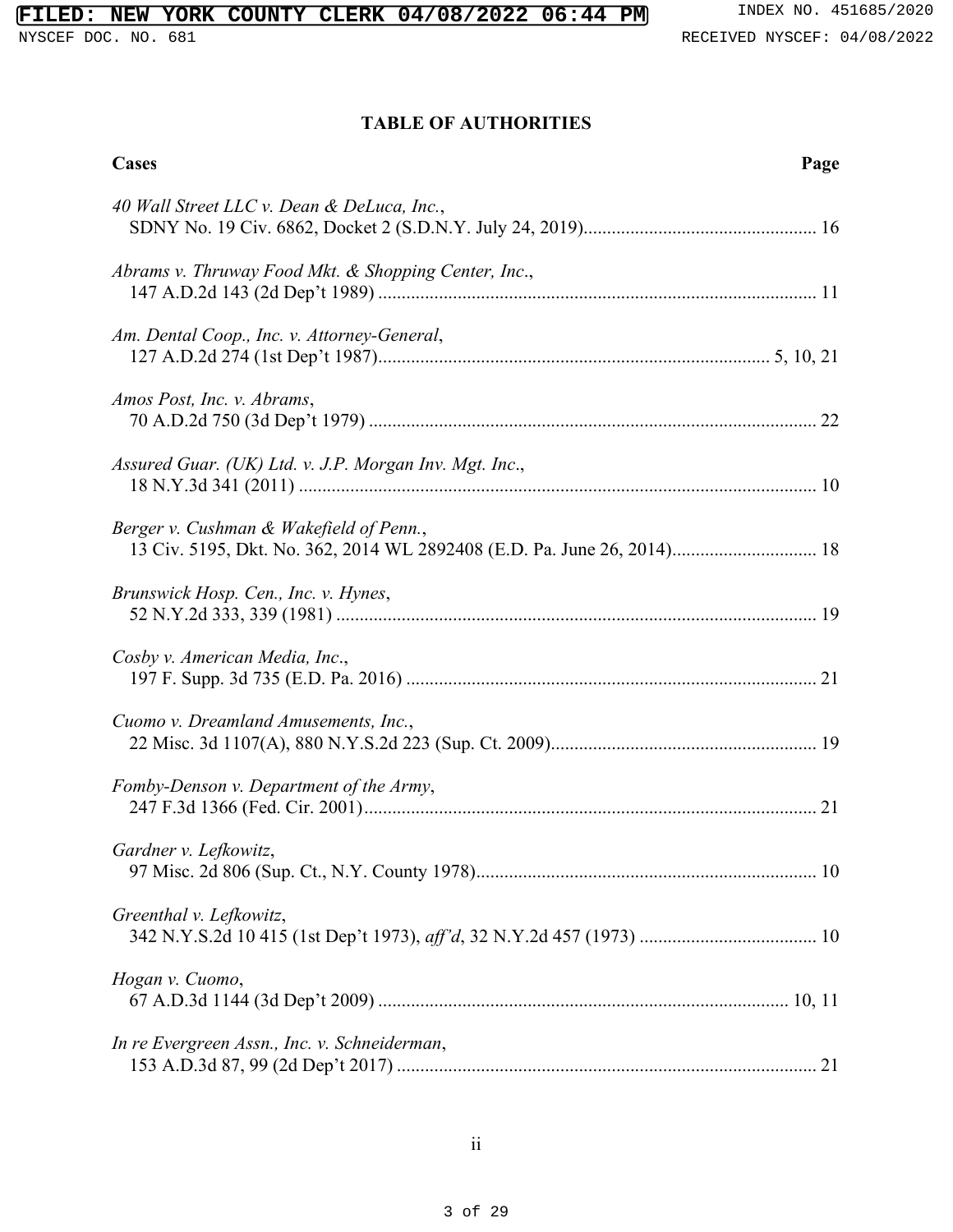# **FILED: NEW YORK COUNTY CLERK 04/08/2022 06:44 PM** INDEX NO. 451685/2020<br>NYSCEF DOC. NO. 681<br>RECEIVED NYSCEF: 04/08/2022

| Libre by Nexus v. Underwood,                                                                                            |
|-------------------------------------------------------------------------------------------------------------------------|
| Matter of La Belle Creole Int'l, S.A. v. Attorney-General of the State of N.Y.,                                         |
| Michaelis v. Graziano,                                                                                                  |
| N.Y. Republican State Comm. v. N. Y. State Comm'n on Gov't Integrity,                                                   |
| Oncor Comme'ns, Inc. v. State,<br>165 Misc. 2d 262 (Sup. Ct. Albany Cty. 1995), aff'd, 218 A.D.2d 60 (3d Dep't 1996)  9 |
| People ex rel. Cuomo v. First Am. Corp.,                                                                                |
| People ex rel. Cuomo v. Greenberg,                                                                                      |
| People v. Applied Card Sys., Inc.,                                                                                      |
| People v. Doe,                                                                                                          |
| People v. Forsyth,                                                                                                      |
| People v. McQueen,                                                                                                      |
| Quinio v. Aala,                                                                                                         |
| State of New York v. Wolowitz,                                                                                          |
| United States v. 2,091,712 Acres of Land,                                                                               |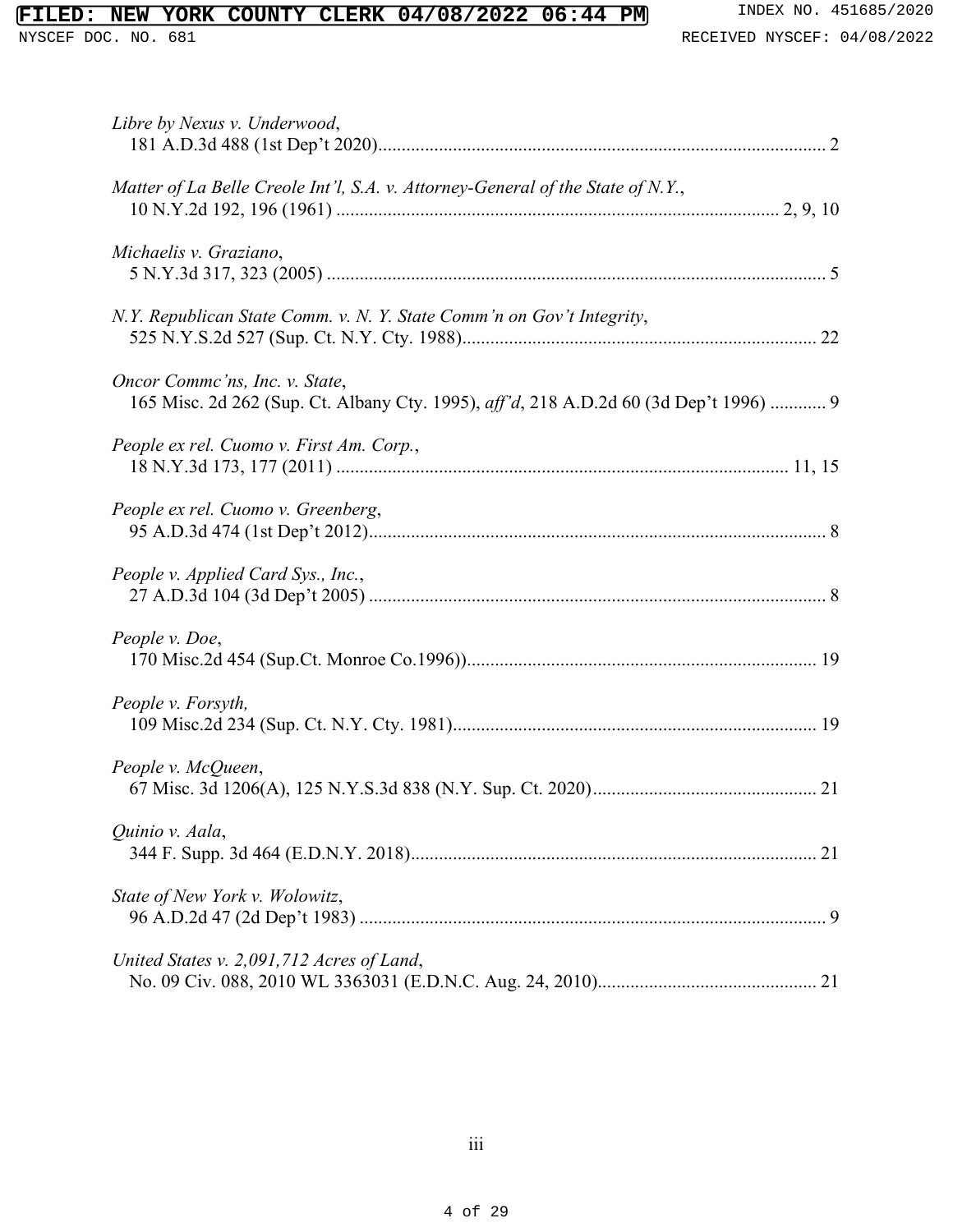NYSCEF DOC. NO. 681

# **New York State Statutes**

| <b>Executive Law</b> |  |
|----------------------|--|
| General Business Law |  |
|                      |  |
|                      |  |
|                      |  |

#### **Rules**

# **Miscellaneous Authorities**

| https://www.cushmanwakefield.com/en/united-states/offices/downtown-manhattan 3 |  |
|--------------------------------------------------------------------------------|--|
|                                                                                |  |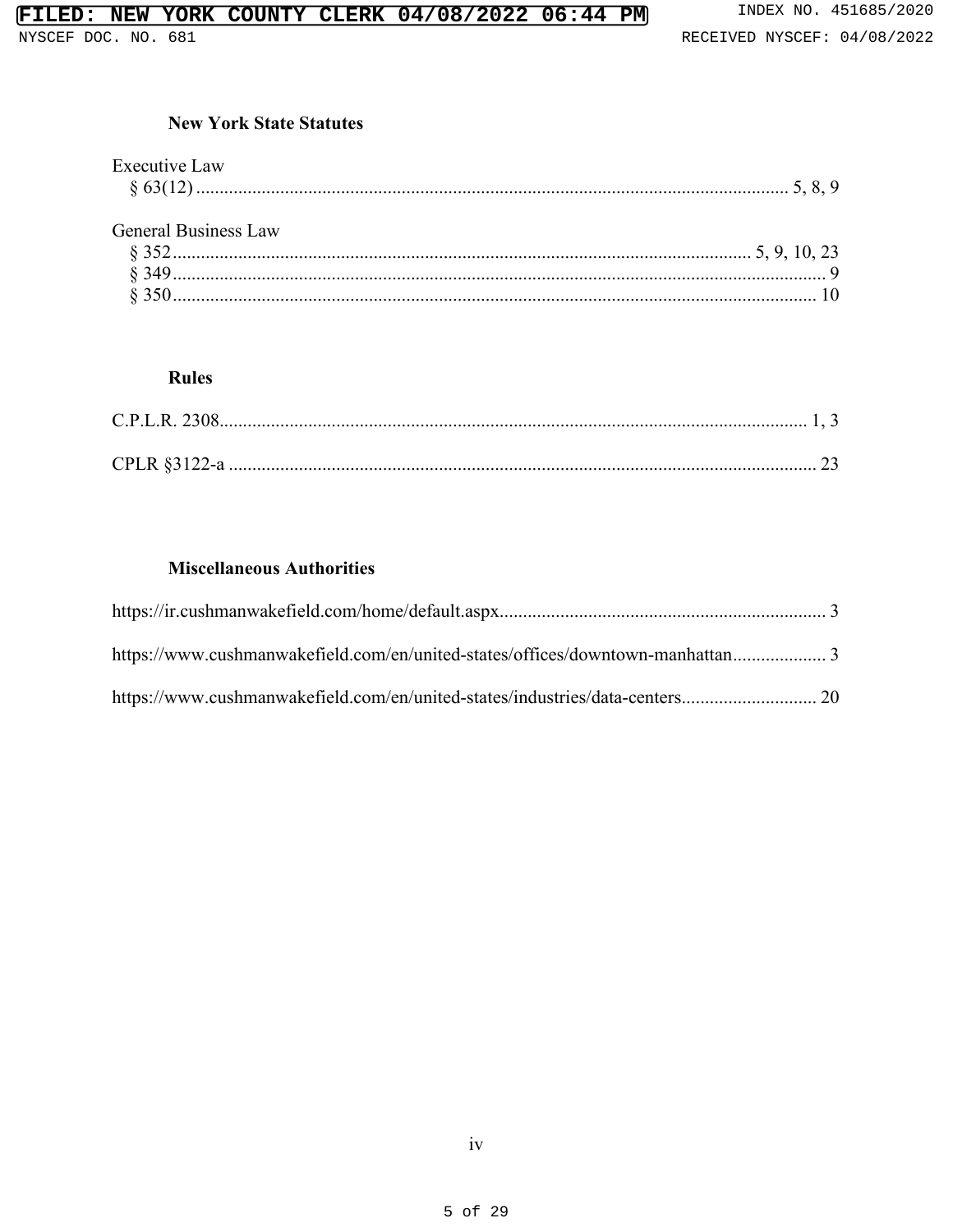#### **PRELIMINARY STATEMENT**

Cushman & Wakefield, Inc. ("Cushman"), a publicly traded, global real-estate firm, has refused to comply with two lawful subpoenas issued by the Office of the Attorney General ("OAG"). Those subpoenas arise out of OAG's investigation of the Trump Organization in which this Court has issued numerous rulings (including many related to Cushman) and over which this Court retains continuing jurisdiction. This application pursuant to C.P.L.R. 2308 seeks to compel Cushman's compliance with these subpoenas.

As this Court is aware, Cushman appraisals of three properties are of central relevance to OAG's ongoing investigation: (i) an appraisal of the Seven Springs Estate prepared in connection with the donation of a conservation easement on that property to obtain a tax benefit; (ii) an appraisal of the Trump National Golf Club – Los Angeles ("Trump Golf LA") prepared in connection with the donation of a conservation easement on that property to obtain a tax benefit; and (iii) multiple appraisals and other valuations of the office building located at 40 Wall Street. The first subpoena with which Cushman has refused to comply was issued on September 30, 2021 and seeks information and documents concerning Cushman's relationship with the Trump Organization. The second subpoena, issued on February 16, 2022, sought additional appraisals from five Cushman appraisers who prepared the reports at issue. For the 40 Wall Street appraisers, the requested reports were limited to those in the Downtown Manhattan Office market. For the easement donation appraisers, the requested reports were limited to appraisals that contained similar subdivision sell-out analyses.

Cushman has no basis to refuse to comply with the subpoenas at issue here. Documents concerning Cushman's relationship with the Trump Organization are plainly relevant and the requests are reasonable in scope. As for the September 30, 2021 subpoena, Cushman specifically requested portions of that subpoena on the grounds that certain documents requested by OAG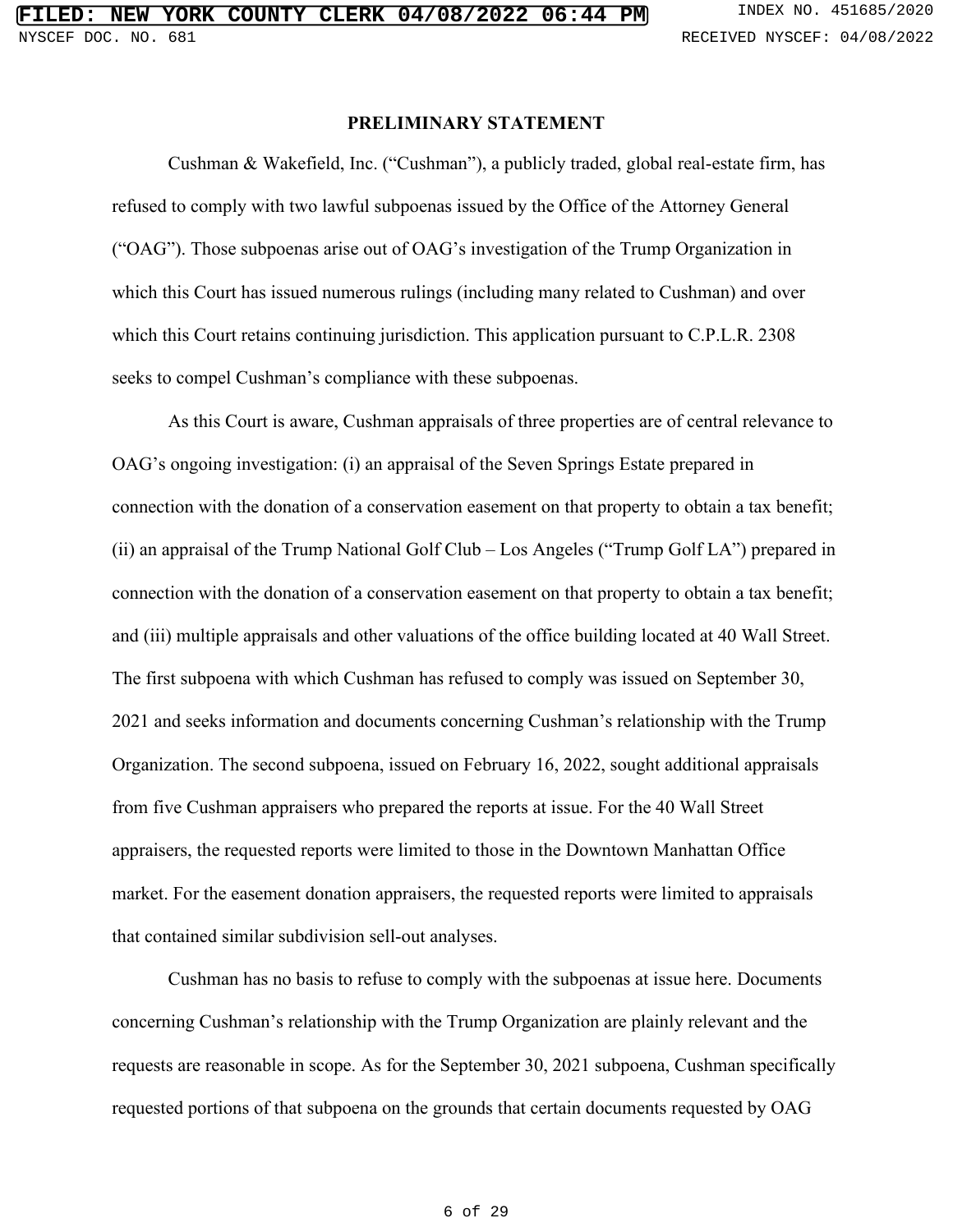# **FIRE COUNTY CLERK 04/08/2022 06:44 PM** INDEX NO. 451685/2020 NYSCEF DOC. NO. 681 RECEIVED NYSCEF: 04/08/2022

were not within the scope of prior subpoenas. Cushman made a number of productions in response to the September 30, 2021 subpoena—but then belatedly issued objections and formally declined to respond in full last week (long after the subpoena's return date) and only after reaching an impasse with OAG over the February 16, 2022 subpoena. As for the February 16, 2022 subpoena, examining the work of five specific Cushman appraisers on similar projects is relevant to assessing the reasonableness of those same appraisers' work in connection with Trump Organization properties. For example, one would be able to examine, with respect to certain choices affecting valuation, whether the appraisers took similar or different valuation approaches depending on the type of client, identity of the client, or other circumstances of the transaction. In addition to the relevance to potential violations of law by the Trump Organization, OAG has an independent investigatory interest in determining whether any representations made by Cushman and its appraisers were unlawful.

Cushman cannot plausibly establish that the subpoenaed materials bear no "reasonable relation to the subject-matter under investigation and to the public purpose to be achieved," or that they seek material that is "utterly irrelevant to any proper inquiry" or where the futility of the process "to uncover anything legitimate is inevitable or obvious." *Matter of La Belle Creole Int'l, S.A. v. Attorney-General of the State of N.Y.*, 10 N.Y.2d 192, 196 (1961); *see also Libre by Nexus v. Underwood*, 181 A.D.3d 488 (1st Dep't 2020). The Court should therefore issue an order directing Cushman to comply in full with both subpoenas.

#### **FACTUAL BACKGROUND**

The Court is familiar with OAG's investigation, which is described in detail in the prior filings in this proceeding, as well as the Court's prior rulings and the extensive factual record considered therewith. *See* Second Supplemental Verified Petition against Respondent Cushman & Wakefield ("Cushman Pet."), Apr. 8, 2022, at ¶ 2. Those prior filings include the Verified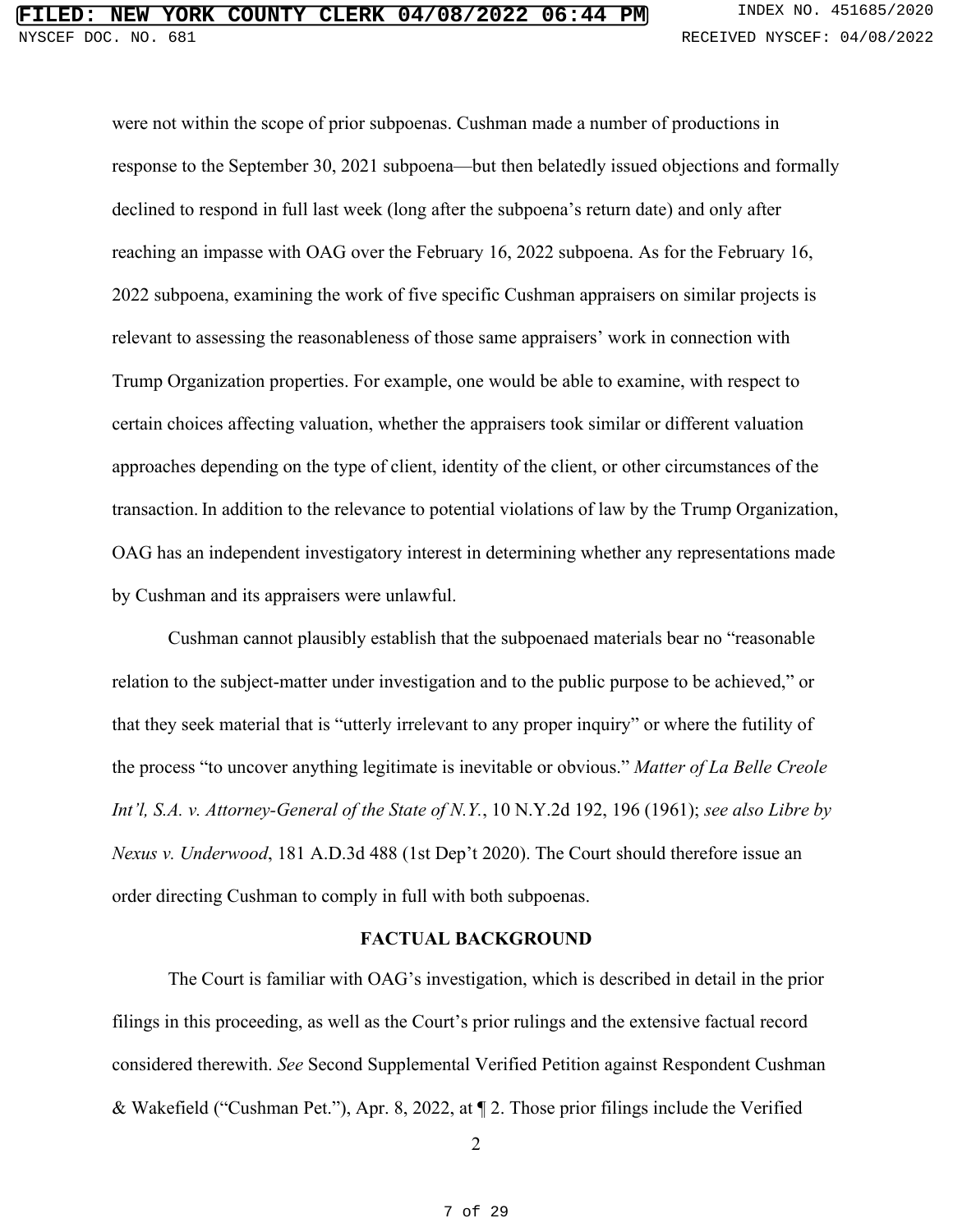Petition, dated August 21, 2020 (Dkt. 181) ("Original Petition") and the Supplemental Verified Petition, dated January 18, 2022 (Dkt. 630) (the "Supplemental Petition") seeking to compel evidence from Donald J. Trump, Donald Trump, Jr. and Ivanka Trump.

#### **A. Cushman and Its Role**

Cushman "is a leading global commercial real estate services firm." *See* Cushman, Annual Report (2020), at  $4.1$  Cushman purports to have "an iconic brand and approximately 50,000 employees." *Id.* Further, Cushman "operate[s] from over 400 offices in 60 countries, managing over 4.1 billion square feet of commercial real estate space." *Id.* Cushman "is focused on meeting the increasing demands of [its] clients through a comprehensive offering of services including Property, facilities and project management, Leasing, Capital markets, Valuation and other services." *Id.* "In 2020, 2019, and 2018, [Cushman] generated revenues of \$7.8 billion, \$8.8 billion, and \$8.2 billion, respectively, and service line fee revenue of \$5.5 billion, \$6.4 billion and \$6.0 billion, respectively." *Id.* Cushman has also stated that, "[i]n 2021, the firm had revenue of \$9.4 billion across core services of property, facilities and project management, leasing, capital markets, and valuation and other services."<sup>2</sup> Cushman purports to have a "market-leading presence in the five boroughs of New York City."<sup>3</sup>

Of particular relevance to this motion, Cushman provided valuation services on three properties for transactions involving the Trump Organization. First, Cushman issued multiple appraisals of the property located at 40 Wall Street in downtown Manhattan. Cushman issued

<sup>1</sup> Available at https://s22.q4cdn.com/673663790/files/doc financials/2020/ar/CWK-2020- Annual-Report-(1).pdf.

<sup>&</sup>lt;sup>2</sup> Available at https://ir.cushmanwakefield.com/home/default.aspx.

<sup>&</sup>lt;sup>3</sup> Available at https://www.cushmanwakefield.com/en/united-states/offices/downtownmanhattan.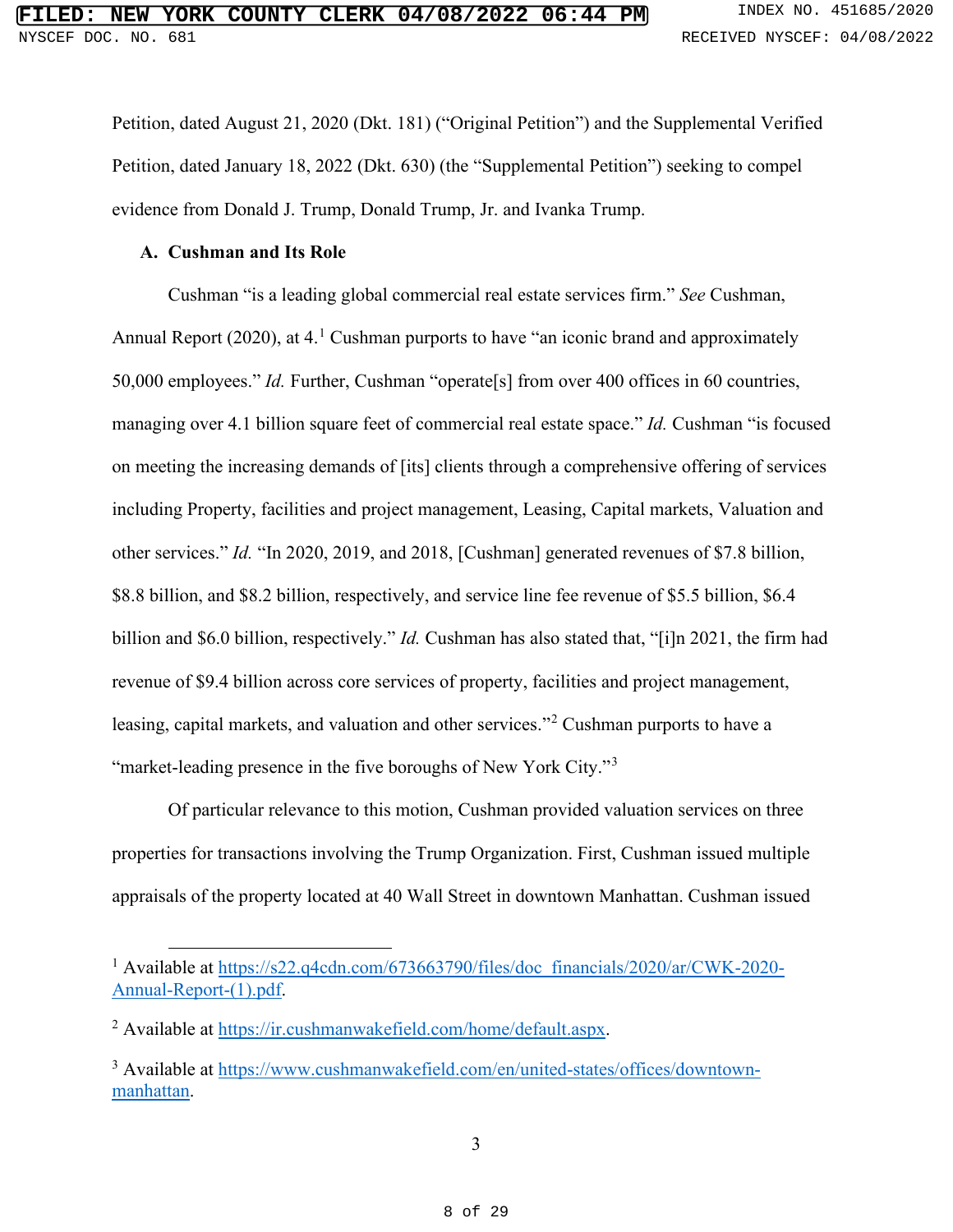three appraisals to Capital One Bank in 2010, 2011 and 2012 in connection with a \$160 million mortgage on the property. Cushman Pet. ¶ 22. Cushman prepared another appraisal for Ladder Capital Finance LLC ("Ladder Capital") in June 2015, in connection with a \$160 million refinancing of the loan on 40 Wall Street. That appraisal was incorporated into the underwriting of the loan and was reported to securities investors as part of two transactions securitizing portions of the loan into commercial mortgage-backed securities ("CMBS"). Cushman Pet. ¶ 22.

Second, Cushman prepared two valuations of the Seven Springs Estate for the Trump Organization. The first valuation was conducted in July 2014 pursuant to a written valuation engagement; the result was conveyed orally to the client. Cushman Pet. ¶ 23. The second valuation was an appraisal issued in March 2016, valuing Seven Springs as of December 1, 2015. *Id.* That appraisal was submitted to the Internal Revenue Service to obtain a tax benefit from a conservation easement donation on the Seven Springs property. *Id.*

Third, Cushman prepared an appraisal of the Trump Golf LA property in December 2014. Cushman Pet. ¶ 24. That appraisal was submitted to the Internal Revenue Service to obtain a tax benefit from a conservation easement donation on the Trump Golf LA property. *Id.*

In addition to those three properties, Cushman has regularly appraised other buildings owned by the Trump Organization, including Trump Tower on Fifth Avenue, Trump International Hotel and Tower on Central Park West, Trump National Golf Club – Westchester in Briarcliff Manor, New York, Trump National Doral in Miami, Trump International Hotel and Tower in Chicago, Trump Las Vegas, and Trump National Golf Club – Bedminster in Bedminster, New Jersey. Cushman Pet. ¶ 25. Cushman has also provided brokerage services to the Trump Organization for 40 Wall Street and Trump Tower. Cushman Pet. ¶ 26. Finally, Cushman regularly provided employees at the Trump Organization with generic information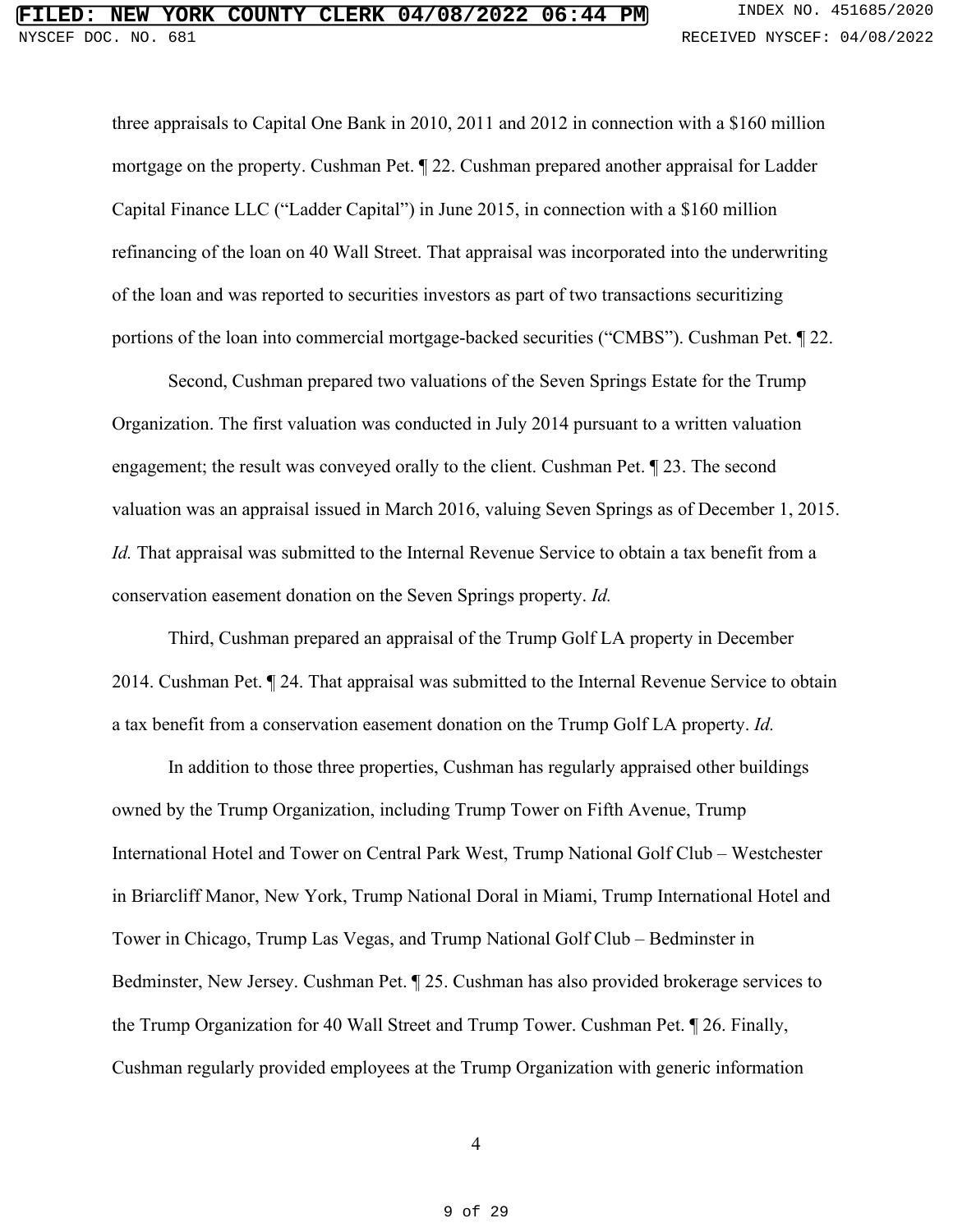about real estate markets in which the company operated. That information was cited as support for many valuations included in the Statements of Financial Condition ("SOFC") for Donald J. Trump. Cushman Pet. ¶ 27. On January 13, 2021, Cushman disclosed that "Cushman & Wakefield has made the decision to no longer do business with the Trump Organization." Cushman Pet. ¶ 34.

Further factual background of the OAG's investigation as it relates to this motion is more fully set out in the Affirmation of Austin Thompson, dated April 8, 2022 ("Thompson Aff."), filed *in camera* to protect the confidentiality of this ongoing investigation. *See Michaelis v. Graziano*, 5 N.Y.3d 317, 323 (2005); *Am. Dental Coop., Inc. v. Attorney-General*, 127 A.D.2d 274, 280 (1st Dep't 1987).

#### **B. OAG Subpoenas**

As a result of Cushman's work with the Trump Organization, OAG served two subpoenas on Cushman in June and August of 2019. Cushman Pet. ¶ 29. Investigative developments led OAG in September 2021 to ask Cushman to produce documents concerning a former employee who had worked on leasing space at 40 Wall Street and subsequently left the company to join the Trump Organization. Cushman Pet. ¶ 35. Cushman took the position that such documents were not covered by the earlier subpoenas issued by OAG. In an email dated September 21, 2021, counsel for Cushman stated: "we would ask that your office issue a new subpoena to Cushman and specify the materials sought. We think this will help to expedite the process and will check with our client to confirm whether we can accept service." Cushman Pet. ¶ 36.

On September 30, 2021, OAG issued the requested additional subpoena to Cushman pursuant to both Executive Law  $\S 63(12)$  and the Martin Act (General Business Law  $\S 352$ )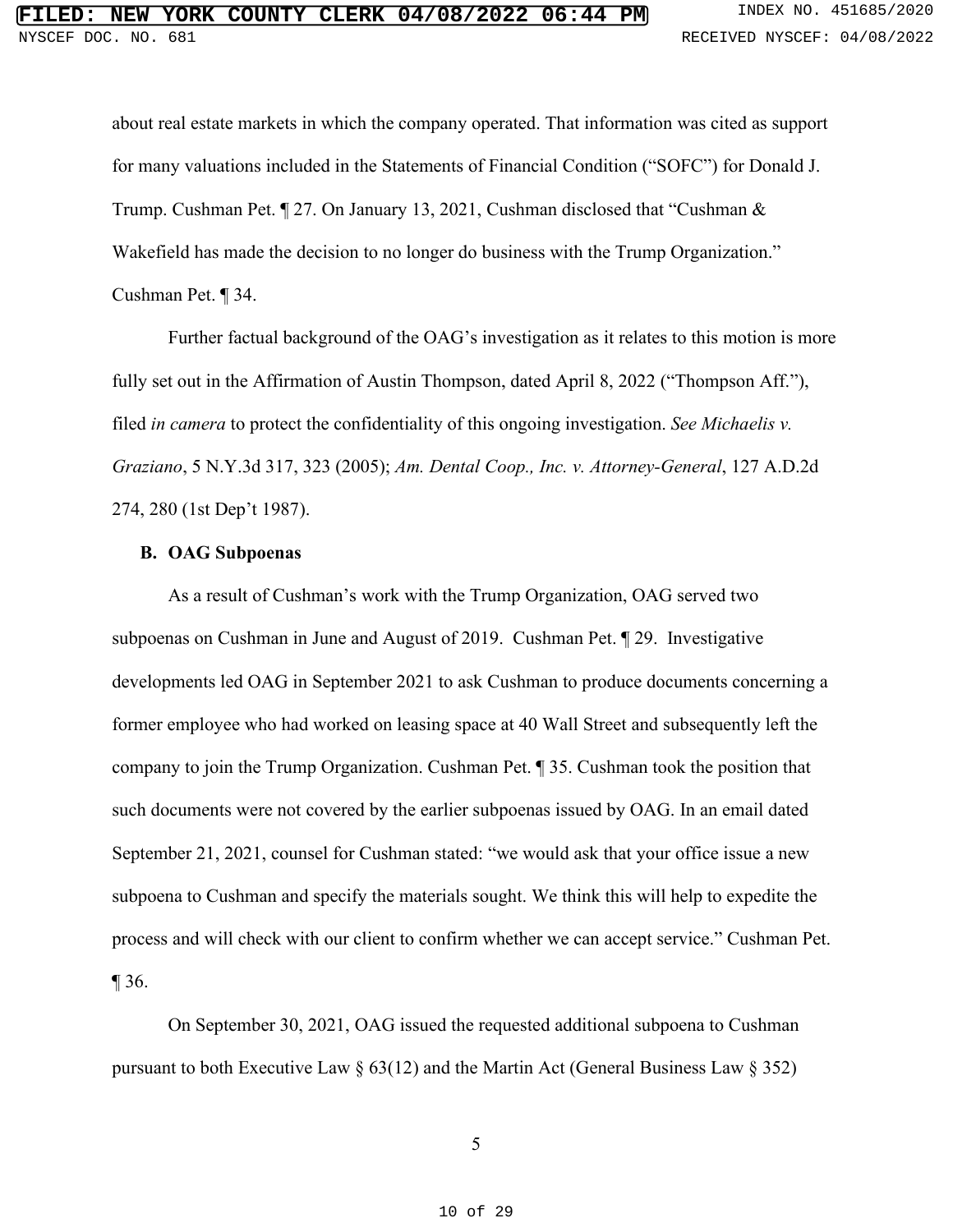### **FIRE COUNTY CLERK 04/08/2022 06:44 PM** INDEX NO. 451685/2020 NYSCEF DOC. NO. 681 **RECEIVED NYSCEF: 04/08/2022**

seeking documents and written responses to requests for information (the "September 2021 Subpoena"). Cushman Pet. ¶ 37. The September 2021 Subpoena sought all documents concerning the decision to stop doing business with the Trump Organization. Cushman Pet. ¶ 39. The September 2021 Subpoena further called for information concerning the work performed by Cushman for the Trump Organization and the revenue derived from that work. Cushman Pet. ¶ 38. To avoid a prolonged dispute over what documents were covered by the subpoena, OAG clearly delineated 11 specific requests. Cushman Pet. ¶ 39.

Cushman began producing documents responsive to some of the requests in the September 2021 Subpoena. Between October 8, 2021 and December 23, 2021, Cushman produced approximately 45,000 responsive documents. Cushman Pet. ¶ 40. That production did not include entire categories of information and documents. For example, Cushman provided no documents concerning its own highly publicized decision to cease doing business with the Trump Organization, no documents concerning the policies and procedures governing the work performed for the Trump Organization, and no information concerning the brokerage work performed with respect to 40 Wall Street and Trump Tower. Cushman Pet. ¶ 41.

Based on information provided by Cushman and others, OAG issued another subpoena on February 16, 2022 (the "February 2022 Subpoena"). Cushman Pet. ¶ 42. The February 2022 Subpoena sought copies of a limited set of additional appraisal reports prepared by the Cushman appraisers involved in the appraisals for 40 Wall Street, Seven Springs, and Trump Golf LA. Cushman Pet. ¶ 43. Requests 1, 2 and 3 of the February 2022 Subpoena sought final appraisals prepared, supervised, or signed by the three individuals who signed the 2015 40 Wall Street appraisal. Cushman Pet. ¶ 44. The request was limited to appraisals prepared during the period January 1, 2012 to December 31, 2015 in the Downtown Office Market of Manhattan (the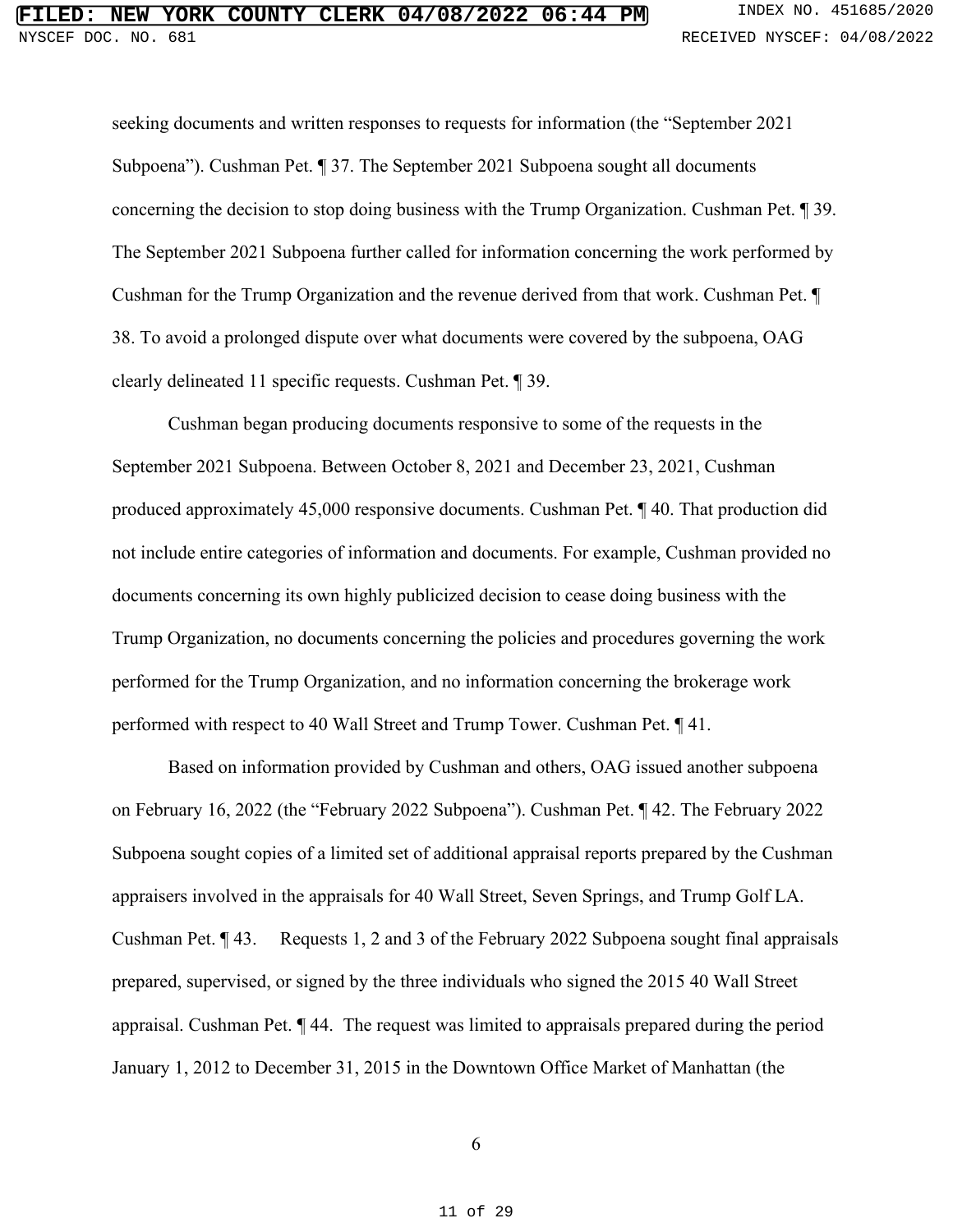# **FIRE COUNTY CLERK 04/08/2022 06:44 PM** INDEX NO. 451685/2020

geographic market for 40 Wall Street). *Id.* 

Request 5 of the February 2022 Subpoena sought final appraisals prepared, supervised or signed by one of the two appraisers who signed the Seven Springs appraisal. Cushman Pet. ¶ 46. The request was limited to appraisals containing a subdivision sell-out analysis prepared during the period January 1, 2012 to December 31, 2017. *Id.* These appraisals would allow an assessment of whether the assumptions contained in the Seven Springs appraisal were consistent with the assumptions and other valuations prepared by the appraiser in connection with other similar appraisals. *Id*.

Request 6 of the February 2022 Subpoena sought final appraisals prepared, supervised or signed by one of the two appraisers who signed the Trump Golf LA appraisal. Cushman Pet. ¶ 48. The request was limited to subdivision sell-out appraisals prepared during the period January 1, 2012 to December 31, 2017. *Id.* These appraisals would allow an assessment of whether the assumptions contained in the Trump Golf LA appraisal were consistent with the other valuations prepared by the appraiser in connection with other similar appraisals. *Id.* 

After multiple letters, emails and telephone conferences between OAG and Cushman, OAG agreed to accept an initial production of documents in response to Requests 1-3 and 5-6 that would have amounted to roughly 400 documents in total. Cushman Pet. ¶ 45, 47, 49, 50-56. And while Cushman did agree to make a production responsive to Request 4 in the February 2022 Subpoena, on March 23, 2022 counsel informed OAG that Cushman would not respond to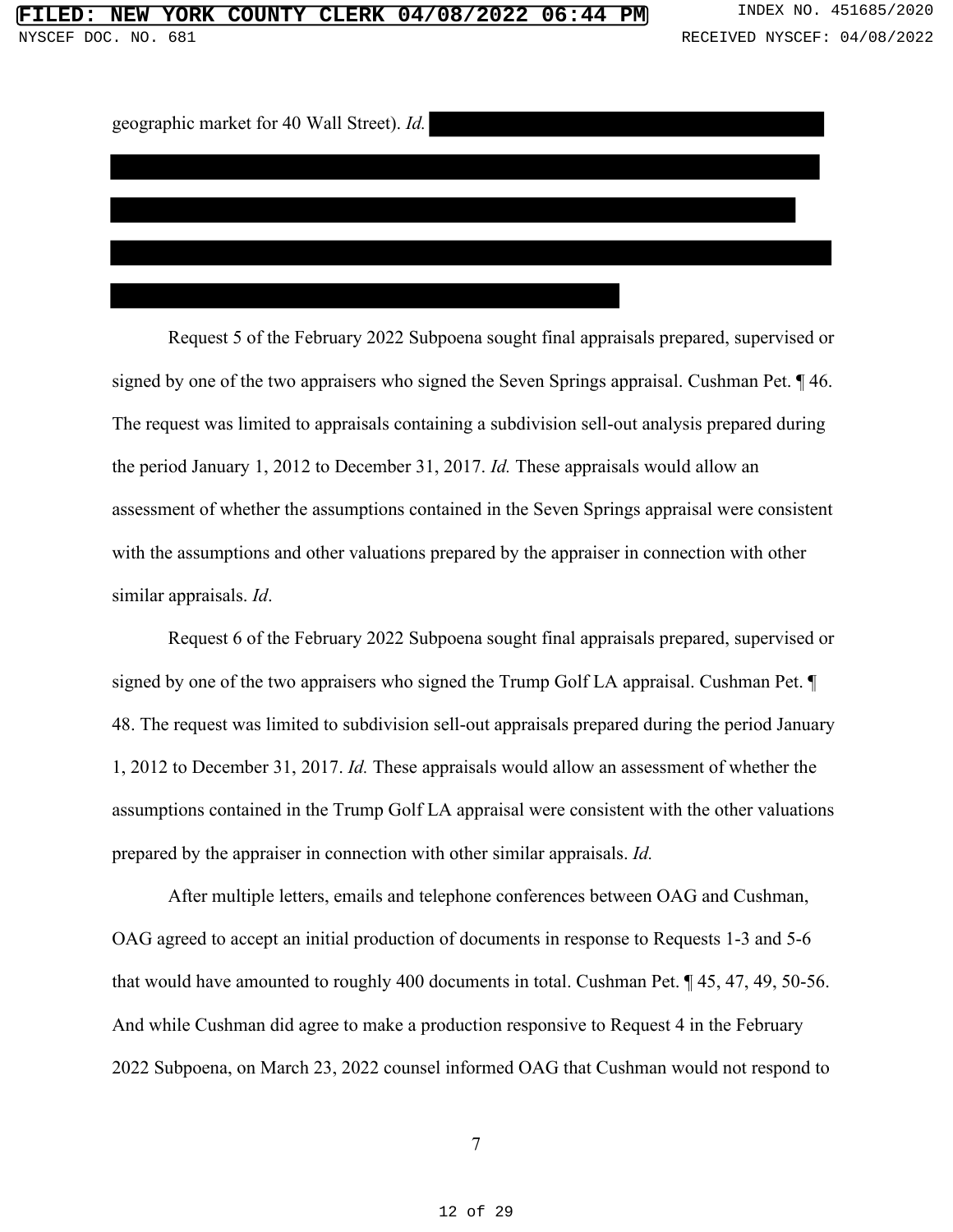the other requests. Cushman Pet. ¶ 55-56. By letter dated March 28, 2022, Cushman then raised a host of objections to the September 2021 Subpoena and indicated that "its response to the nonobjectionable portions of OAG's [September 2021] Subpoena is complete." Cushman Pet. ¶ 57.

#### **ARGUMENT**

The matters required to be produced under the September 2021 and February 2022 Subpoenas are of plain, direct and obvious relevance to OAG's ongoing investigation. Cushman has no basis to defy those lawfully issued subpoenas. Cushman's burden—to show that those matters are utterly irrelevant to any proper inquiry, or that it is inevitable that their production will not lead to anything relevant to a proper inquiry—is an impossible one, given the presentation in these motion papers and the copious record with which the Court already is familiar. This application to compel should be granted.

#### **A. Legal Standard**

Executive Law § 63(12) allows the Attorney General to bring a proceeding "[w]henever any person shall engage in repeated fraudulent or illegal acts or otherwise demonstrate persistent fraud or illegality in the carrying on, conducting or transaction of business."

The statute defines "fraud" broadly to include "any device, scheme or artifice to defraud and any deception, misrepresentation, concealment, suppression, false pretense, false promise or unconscionable contract provisions." Executive Law  $\S$  63(12). The terms "fraud" and "fraudulent" are "given a wide meaning so as to embrace all deceitful practices contrary to the plain rules of common honesty, including all acts, even though not originating in any actual evil design to perpetrate fraud or injury upon others, which do tend to deceive or mislead." *People ex rel. Cuomo v. Greenberg*, 95 A.D.3d 474, 483 (1st Dep't 2012).

A violation of any state or local law or regulation constitutes "illegality" within the meaning of § 63(12). *People v. Applied Card Sys., Inc.*, 27 A.D.3d 104, 107 (3d Dep't 2005)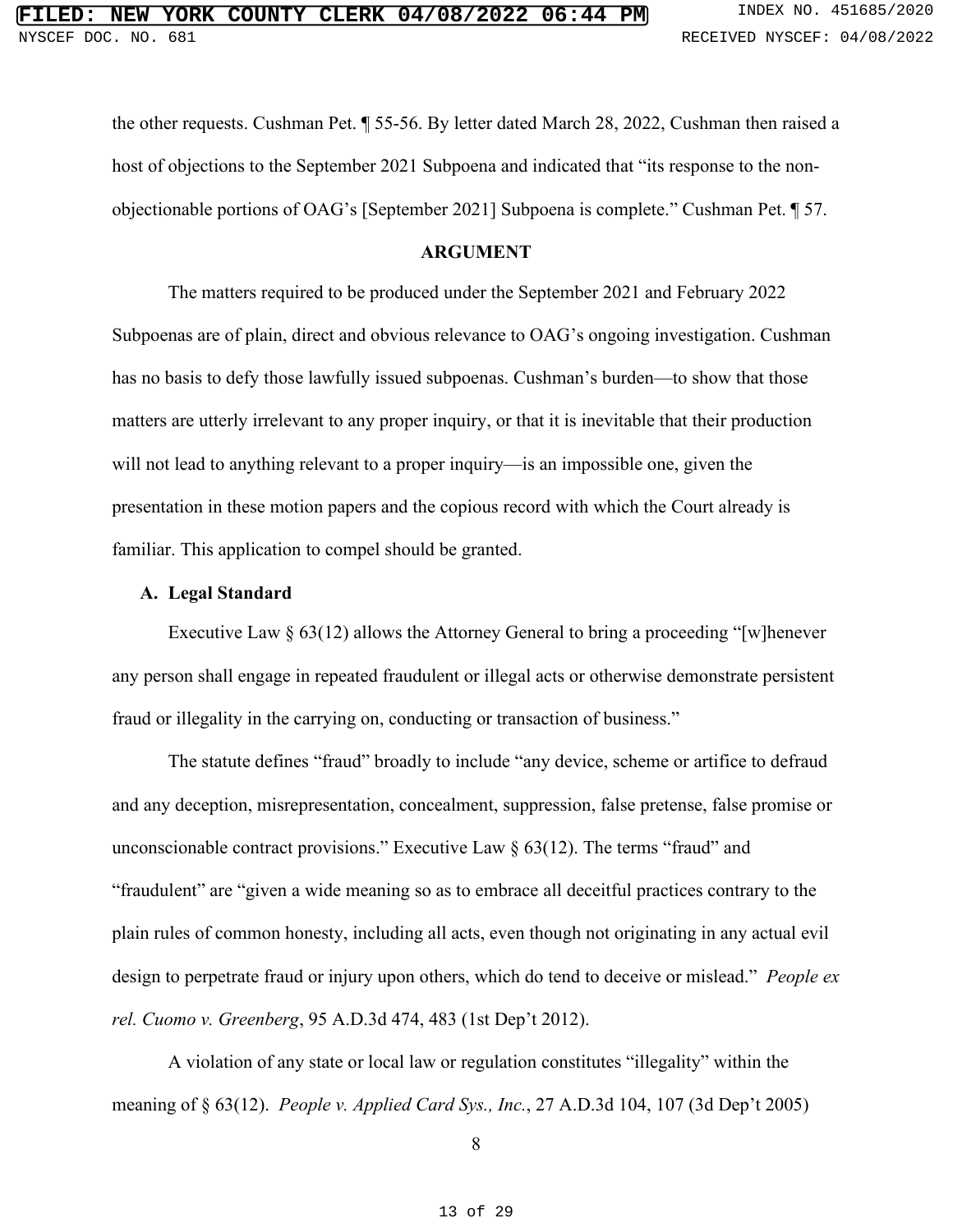(violations of General Business Law §§ 349 and 350; violations of debt collection laws), *aff'd on other grounds*, 11 N.Y.3d 105 (2008). Similarly, "[i]t long has been recognized that the statute affords the Attorney General broad authority to enforce federal as well as state law, unless state action in the area of federal concern has been precluded utterly or federal courts have exclusive jurisdiction of the matter." *Oncor Commc'ns, Inc. v. State*, 165 Misc. 2d 262, 267 (Sup. Ct. Albany Cty. 1995), *aff'd*, 218 A.D.2d 60 (3d Dep't 1996).

As for whether the conduct at issue is "repeated" or "persistent," the "term 'repeated' as used herein shall include repetition of any separate and distinct fraudulent or illegal act, or conduct which affects more than one person." Executive Law § 63(12) (emphasis added); *see also State of New York v. Wolowitz*, 96 A.D.2d 47, 61 (2d Dep't 1983) (recognizing that § 63(12) allows "the Attorney-General to bring a proceeding when the respondent was guilty of only one act of alleged misconduct, providing it affected more than one person"). And, "[t]he term 'persistent fraud' or 'illegality' as used herein shall include continuance or carrying on of any fraudulent or illegal act or conduct." Executive Law  $\S 63(12)$ .

A sufficient factual basis for a subpoena under  $\S$  63(12) exists if there is a "reasonable relation to the subject-matter under investigation and to the public purpose to be achieved." *La Belle Creole*, 10 N.Y.2d at 196. The Attorney General has broad authority under the statute to issue subpoenas and take sworn testimony to determine whether a proceeding should be brought. *Id*. ("[T]he attorney general is authorized to take proof and make a determination of the relevant facts and to issue subpoenas in accordance with the civil practice law and rules."). A similar standard governs subpoenas issued pursuant to the Martin Act, a statute that relates to purchases and sales of securities and empowers OAG to obtain by subpoena any information it "deem[s] relevant or material to the inquiry." General Business Law ("G.B.L.") § 352. The Attorney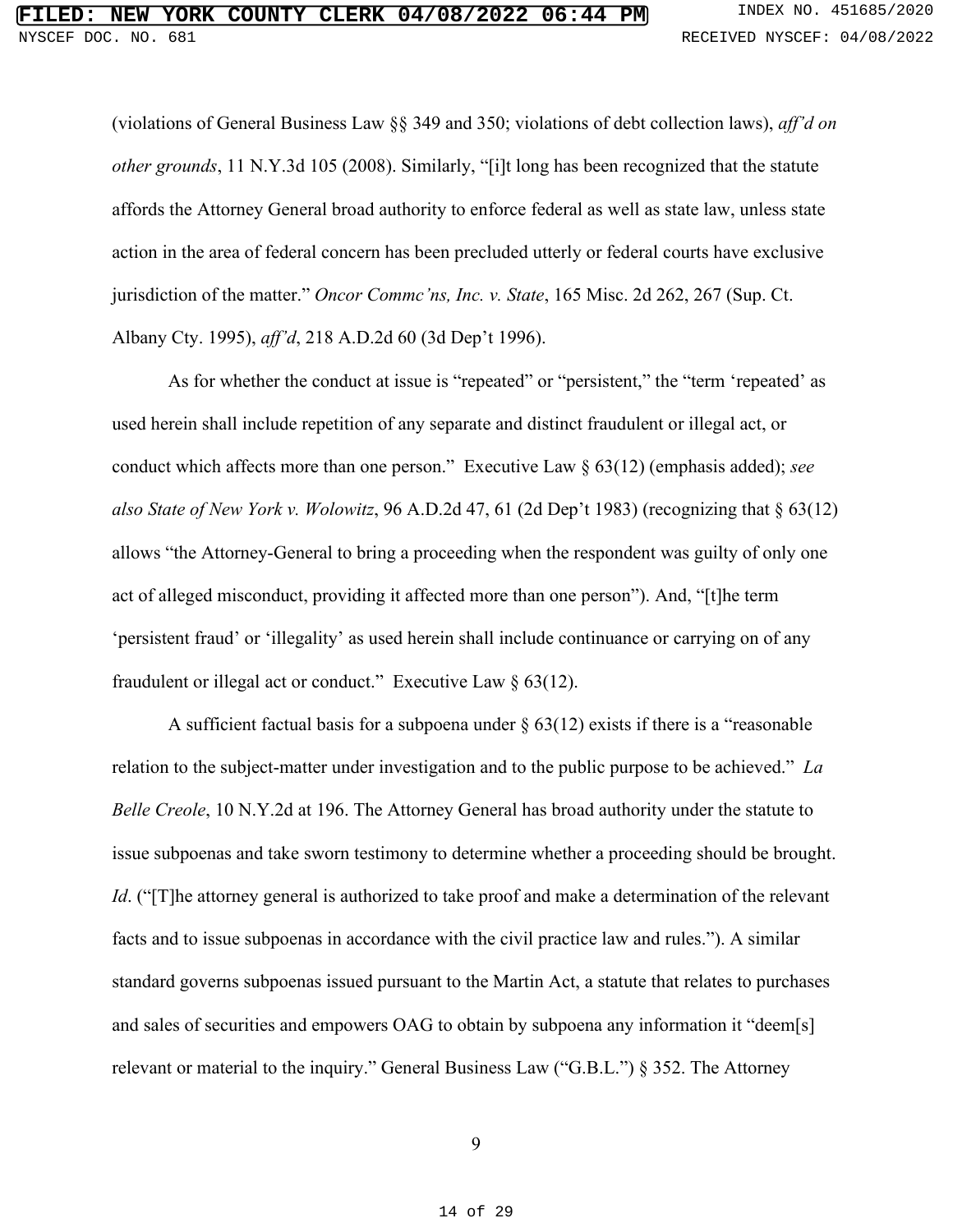General is presumed to be acting in good faith when issuing a subpoena. *Am. Dental Coop., Inc. v. Attorney-General*, 127 A.D.2d 274, 280 (1st Dep't 1987). Thus, a subpoena issued will not be quashed unless it seeks material "utterly irrelevant to any proper inquiry" or where the futility of the process "to uncover anything legitimate is inevitable or obvious." *La Belle Creole*, 10 N.Y.2d at 196; *see also Hogan v. Cuomo*, 67 A.D.3d 1144, 1145 (3d Dep't 2009) ("The information forming the factual basis need not be sufficient to establish fraud or illegality, or even provide probable cause, as long as the futility of the process is not inevitable or obvious.").

The Martin Act empowers the Attorney General to investigate securities fraud, "either upon complaint or otherwise." G.B.L. § 352(1). Under the Martin Act, the Attorney General can conduct investigations by examining witnesses and "requir[ing] the production of any books or papers which he deems relevant or material to the inquiry." *Id*. § 352(2). Courts have repeatedly recognized the broad investigatory authority of the Attorney General under the Martin Act. *Assured Guar. (UK) Ltd. v. J.P. Morgan Inv. Mgt. Inc*., 18 N.Y.3d 341, 349-50 (2011) ("[T]he Attorney-General [has] broad regulatory and remedial powers to prevent fraudulent securities practices by investigating and intervening at the first indication of possible securities fraud on the public[.]"); *Greenthal v. Lefkowitz*, 342 N.Y.S.2d 10 415, 417 (1st Dep't 1973), *aff'd*, 32 N.Y.2d 457 (1973) (recognizing that the Martin Act grants the Attorney General "exceedingly broad" power and "wide discretion in determining when an inquiry is warranted"); *Gardner v. Lefkowitz*, 97 Misc. 2d 806, 811-12 (Sup. Ct., N.Y. County 1978) ("[T]he power of the Attorney-General under article 23-A of the General Business Law . . . is exceedingly broad and grants a wide discretion to the Attorney-General in determining whether an inquiry is warranted.]").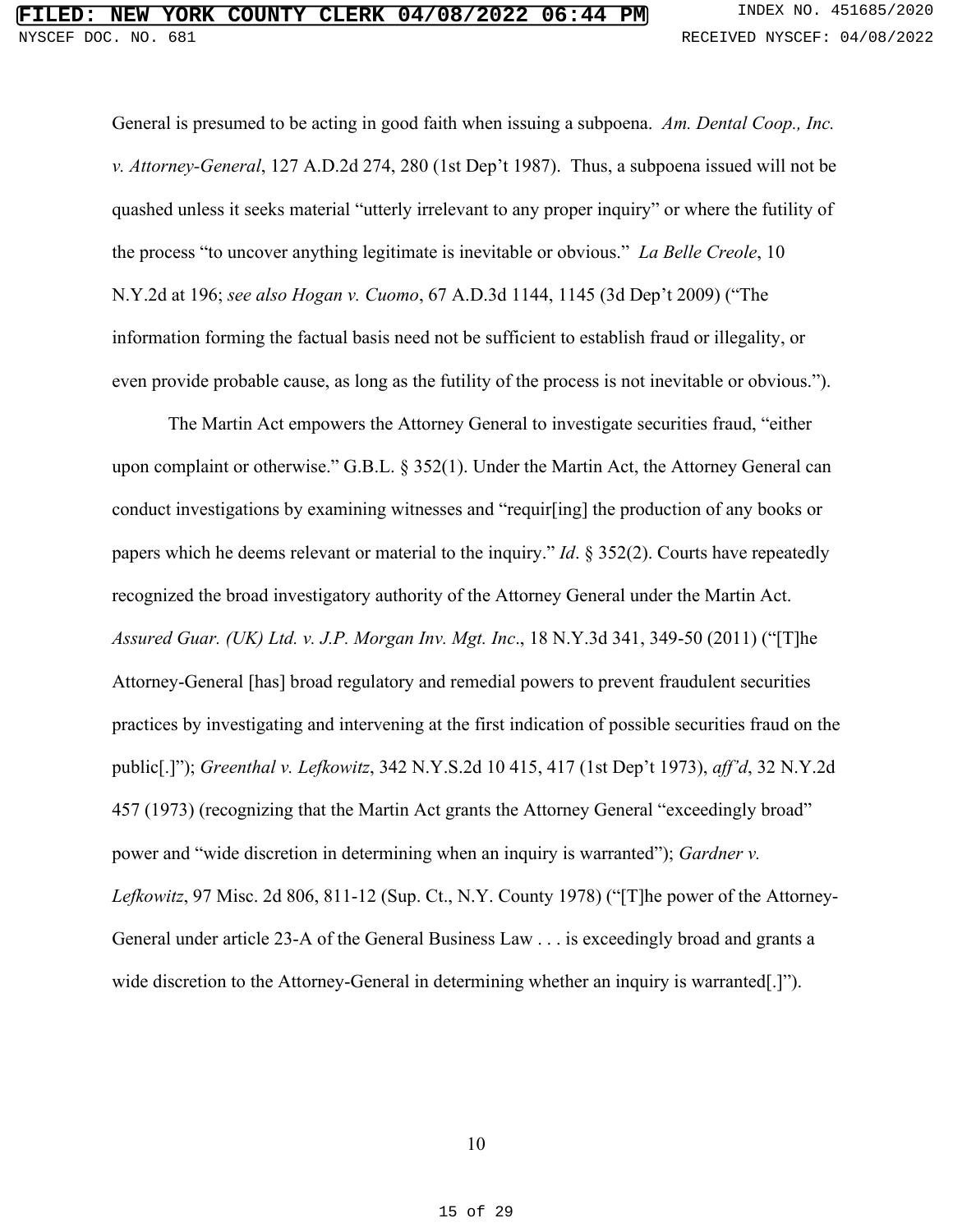It is the burden of the party resisting a subpoena to show that the Attorney General has not cleared the minimal bar necessary to enforce her subpoenas. *See Hogan*, 67 A.D.3d at 1145; *Abrams v. Thruway Food Mkt. & Shopping Center, Inc*., 147 A.D.2d 143, 148 (2d Dep't 1989).

### **B. Documents Sought in the February 2022 Subpoena are Relevant to the Investigation of the Trump Organization**

The Court has already (repeatedly) held that the Seven Springs appraisal and the Trump Golf LA appraisals are lawful subjects of inquiry. *See* Dkt. 254, 654. The issues presented to the Court regarding those appraisals include the consideration (or lack thereof) of planning restrictions known to the client, the consideration of any approval requirements, the timeline for any subdivision sell-out, and the costs and revenues included in any discounted cash flow analysis. *See* Dkt. 630 ¶¶ 191-294. It is plainly germane to an inquiry into choices related to key appraisal variables whether the same appraisers made similar or different choices for other clients in comparable circumstances. *People ex rel. Cuomo v. First Am. Corp.*, 18 N.Y.3d 173, 177 (2011).

OAG is similarly entitled to the narrow universe of appraisals prepared by the appraisers who performed appraisal work with respect to 40 Wall Street. Those appraisers prepared appraisals of 40 Wall Street for Capital One Bank in 2010, 2011, and 2012 for a traditional commercial mortgage loan held by Capital One Bank—and then later for Ladder Capital Finance, a loan originator that enabled the Trump Organization to obtain a securitized, refinanced mortgage loan in 2015. Cushman Pet. ¶ 22. The 2015 appraisal, which was incorporated into the public disclosures accompanying two different CMBS offerings, differs in key respects from the earlier appraisals by the same appraisers.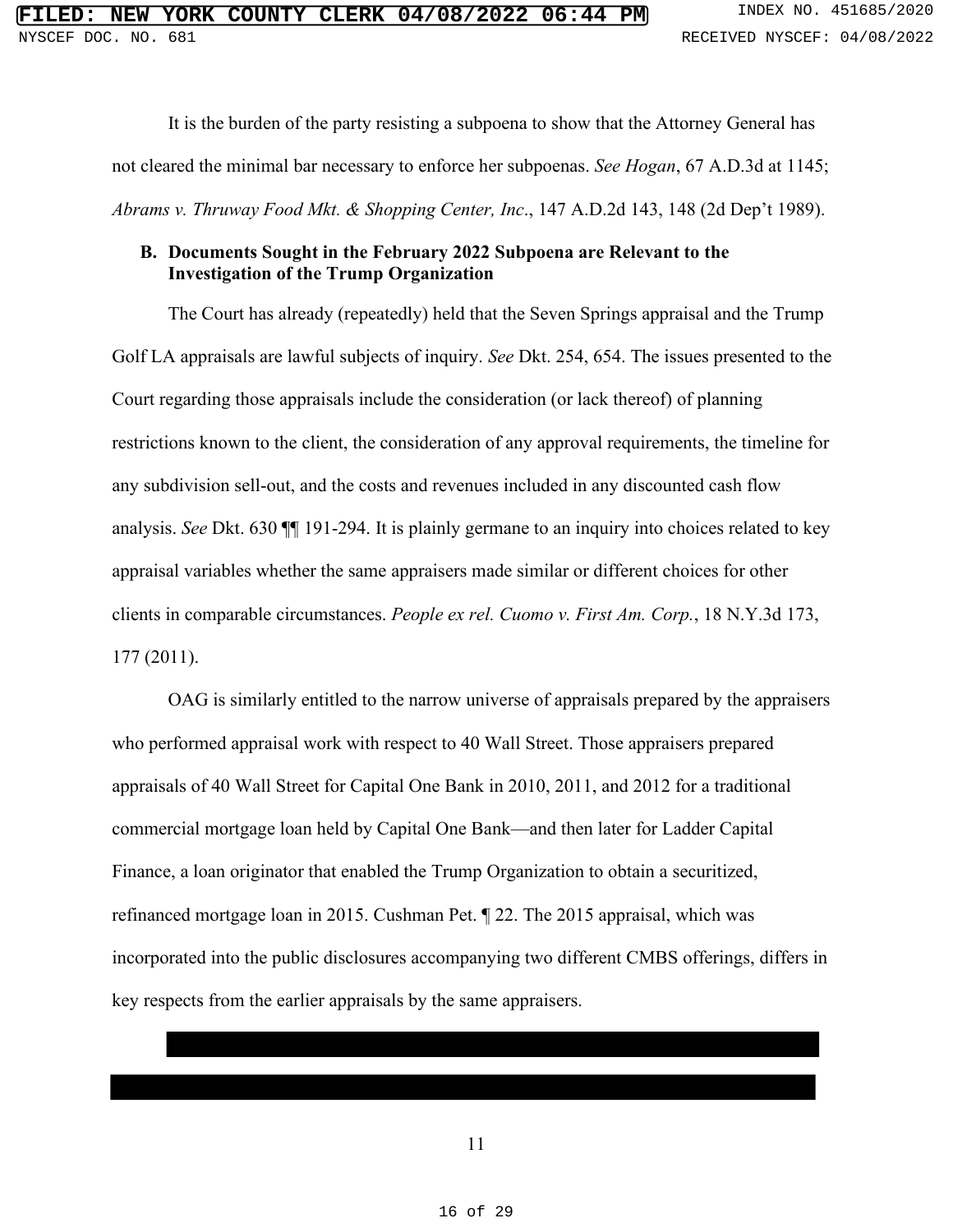# **FILED: NEW YORK COUNTY CLERK 04/08/2022 06:44 PM** INDEX NO. 451685/2020<br>NYSCEF DOC. NO. 681<br>RECEIVED NYSCEF: 04/08/2022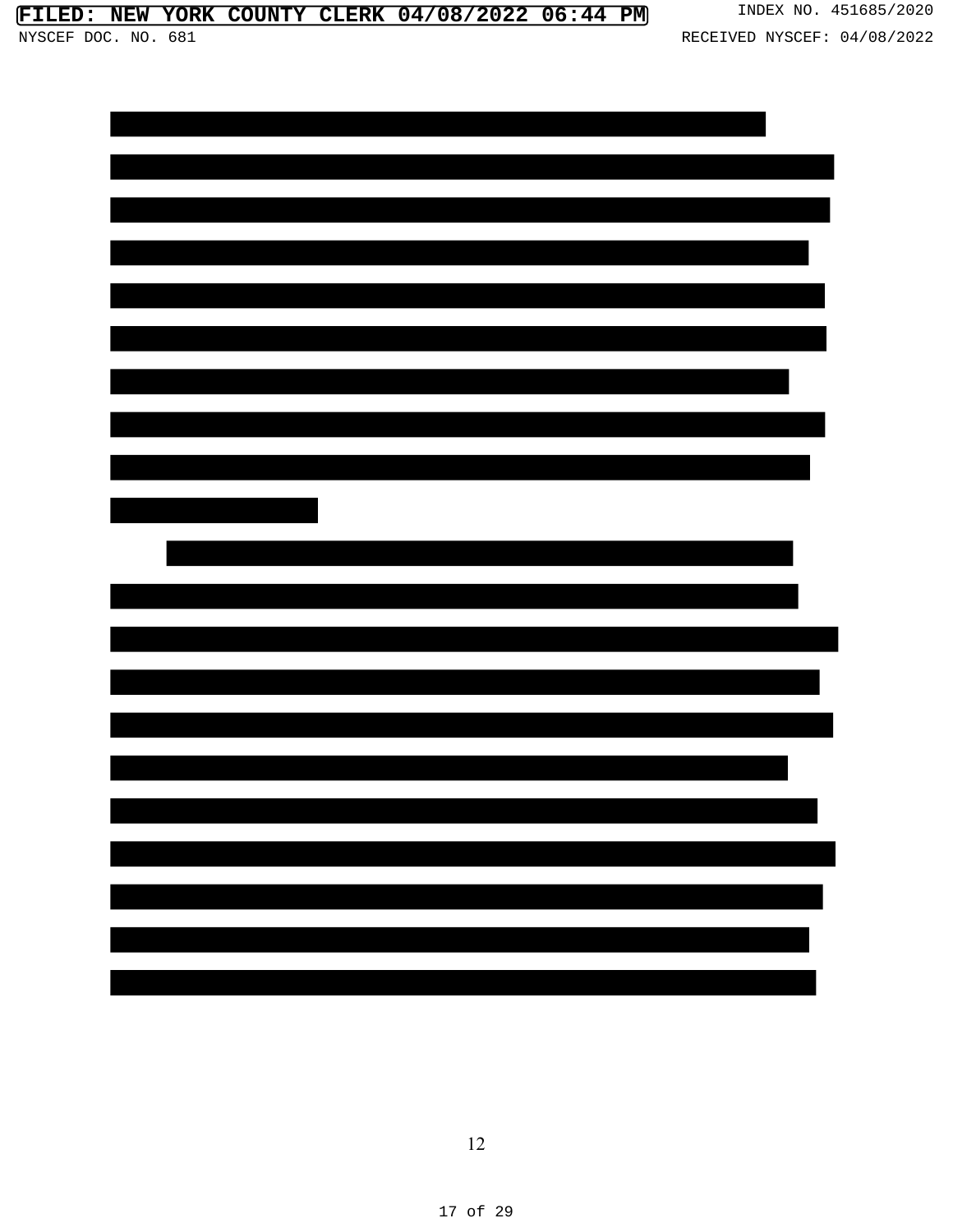OAG is entitled to probe whether the approaches taken with respect to those matters were comparable to, or different from, other similar appraisals.

Moreover, as discussed below in connection with the September 2021 Subpoena,

appraisers of 40 Wall Street were repeatedly referenced as sources for generic market data used

by the Trump Organization to create Mr. Trump's SOFC or otherwise invoked to support the

validity of those statements

#### C. Documents Sought in the September 2021 Subpoena are Relevant to the **Investigation of the Trump Organization**

The September requests are similarly well founded and appropriate in scope. Even if

Cushman's business relationship with the Trump Organization was limited to the three property

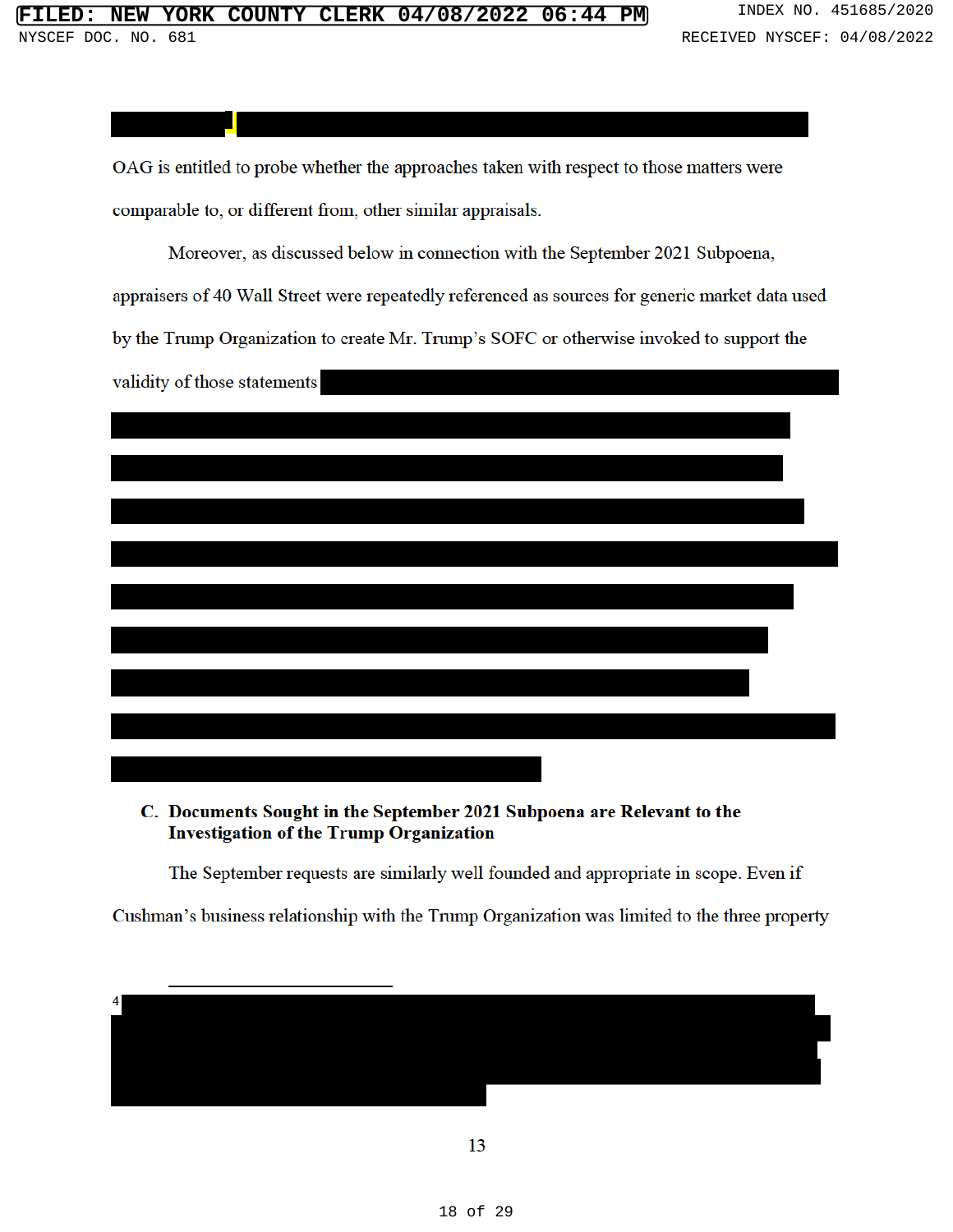appraisals which are described above (supra at p. 3-4), the requests seeking to understand the full scope of Cushman's business relationship with the Trump Organization would be amply justified. OAG is entitled to investigate what may be relevant context for each of these appraisals, including: what was specifically requested by the client, whether assumptions in the appraisals came from the client or the appraiser; the appraisers' knowledge of any goals of the business transaction to which the appraisal would relate; whether the appraisers were pushed by the client in any respect; and whether Cushman's other substantial business with the Trump Organization in any way impacted the appraisals prepared or other valuation-related information provided, or compromised Cushman's objectivity.<sup>5</sup>

This activity, and Cushman's own understanding of the relationship, are necessary context to understanding the origins of the appraisals described above.



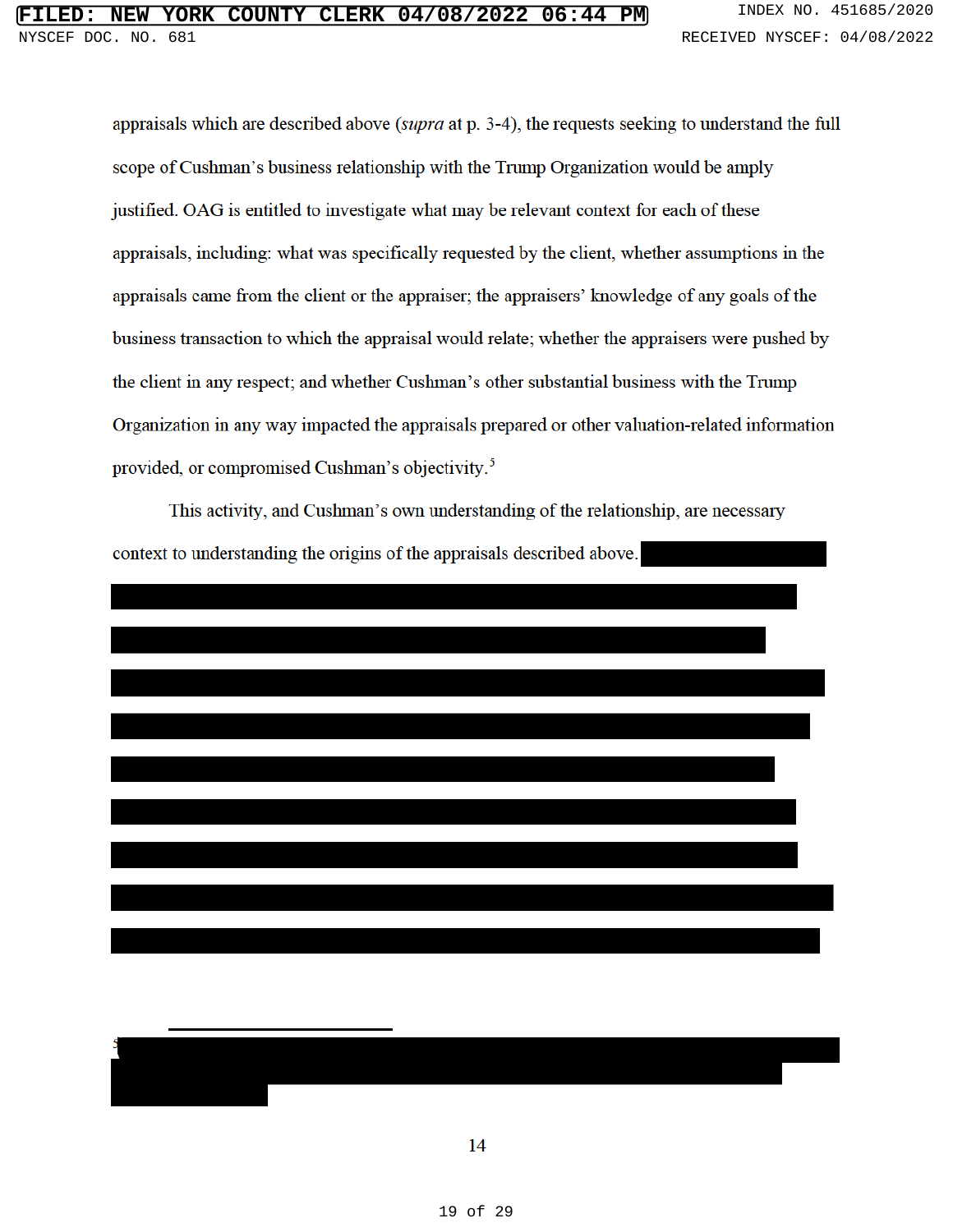

information called for in the September Requests will assist OAG in resolving these questions.

#### **D. OAG Has Independent Authority to Investigate Cushman's Appraisal Practices**

Separate and apart from the impact on the investigation into the Trump Organization, OAG also has an independent interest in determining whether each of the individual appraisals identified above complied with the Uniform Standards of Professional Appraisal Practice ("USPAP") or are otherwise misleading. New York law incorporates the requirements of USPAP and OAG "has authority to insist that companies . . . who perform real estate appraisal services for New York customers do so in accordance with USPAP standards, and free of deceptive business practices." *People ex rel. Cuomo v. First American Corp.*, 24 Misc.3d 672, 682 (Sup. Ct. N.Y. Cty. 2009) ), *aff'd*, 76 A.D.3d 68, 83-84 (1st Dep't 2010), *aff'd*, 18 N.Y.3d 173, 184 (2011).

As outlined in the Thompson Affirmation, OAG is investigating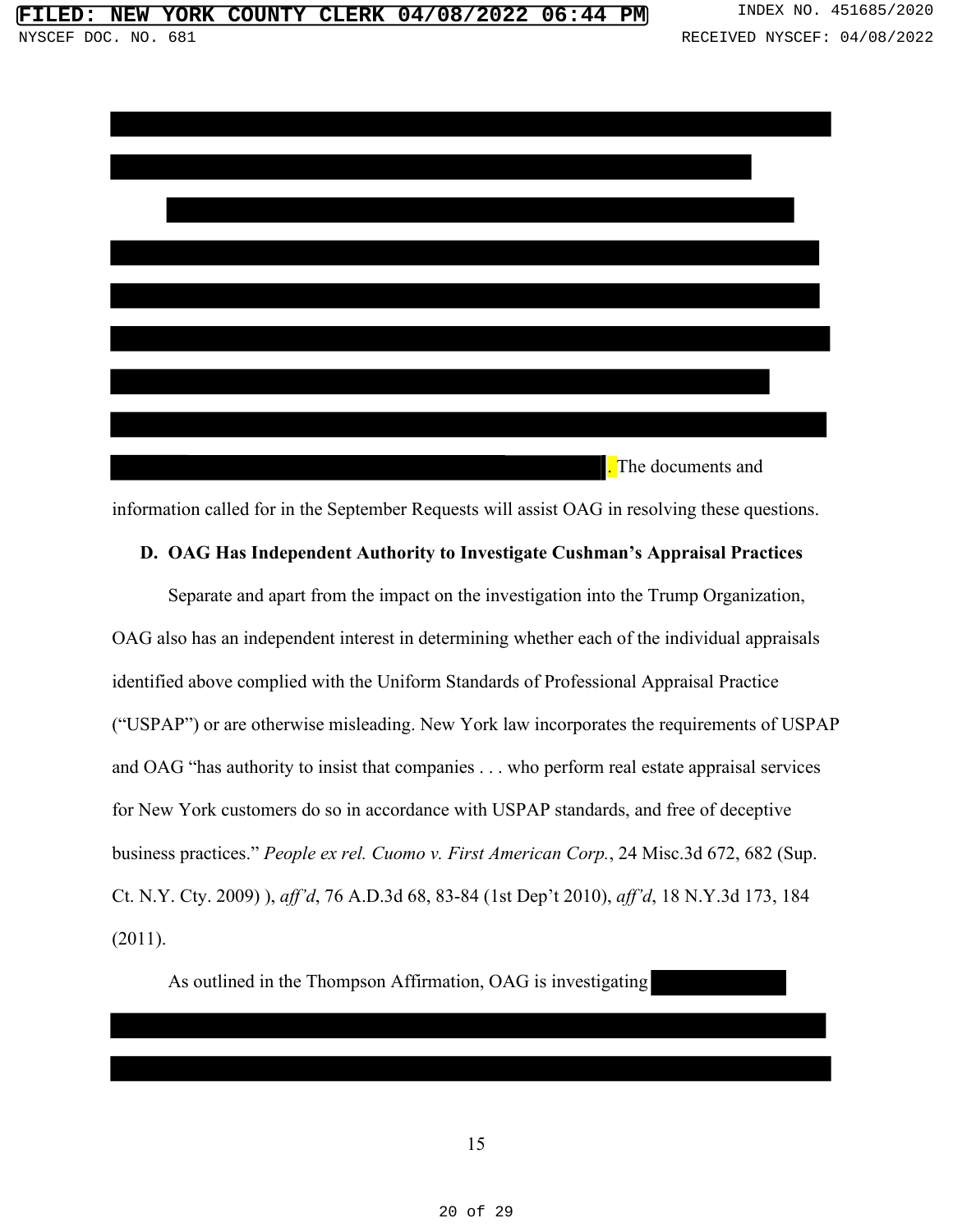# **FILED: NEW YORK COUNTY CLERK 04/08/2022 06:44 PM** INDEX NO. 451685/2020

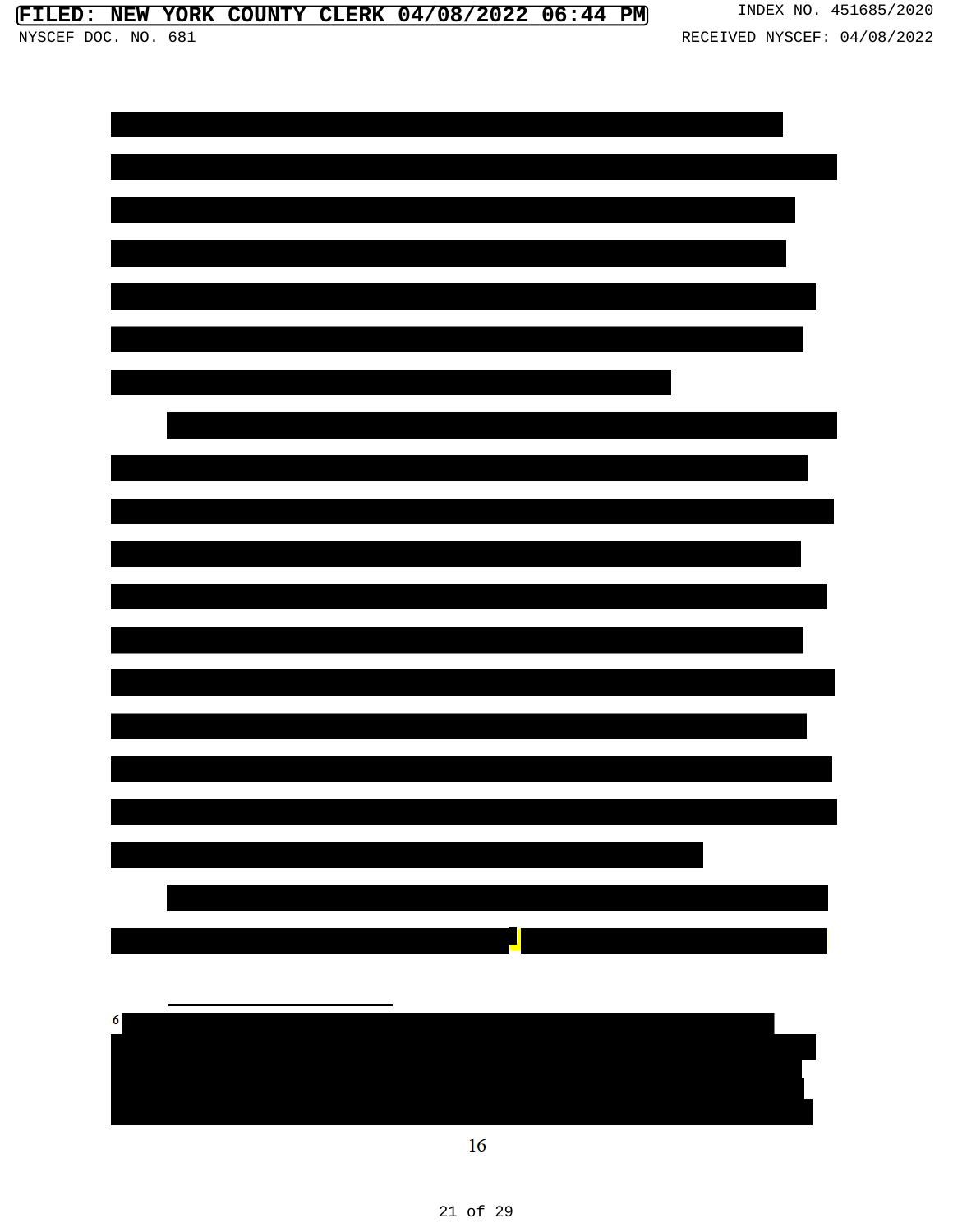# **FILED: NEW YORK COUNTY CLERK 04/08/2022 06:44 PM** INDEX NO. 451685/2020<br>NYSCEF DOC. NO. 681<br>RECEIVED NYSCEF: 04/08/2022

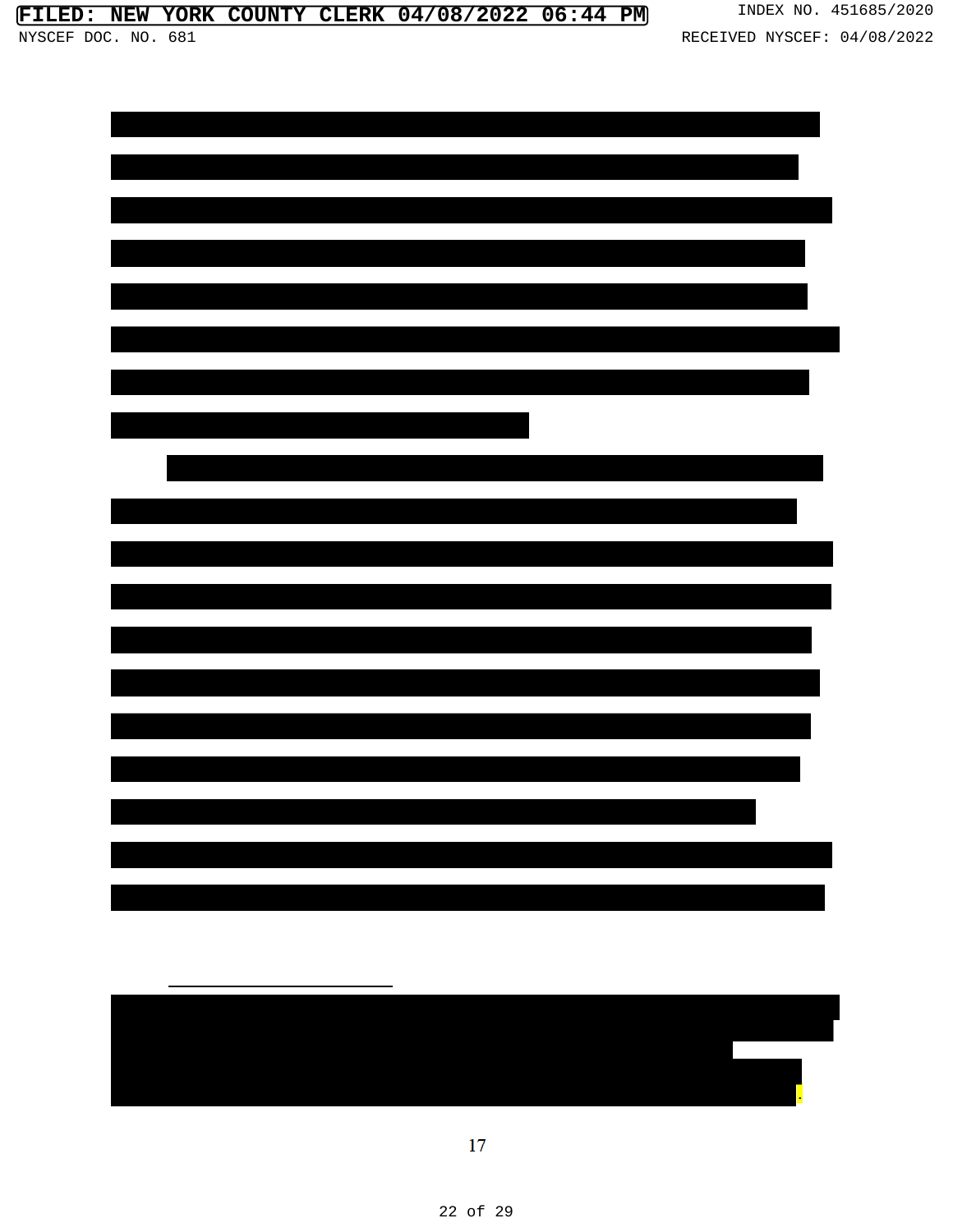# **FILED: NEW YORK COUNTY CLERK 04/08/2022 06:44 PM** INDEX NO. 451685/2020

# **E. None of the Objections Cited by Cushman Have Merit**

As a threshold matter, a party is not permitted to respond to a government subpoena by merely serving objections on the subpoena issuer. "A motion to quash or vacate ... is the proper *and exclusive* vehicle to challenge the validity of a subpoena or the jurisdiction of the issuing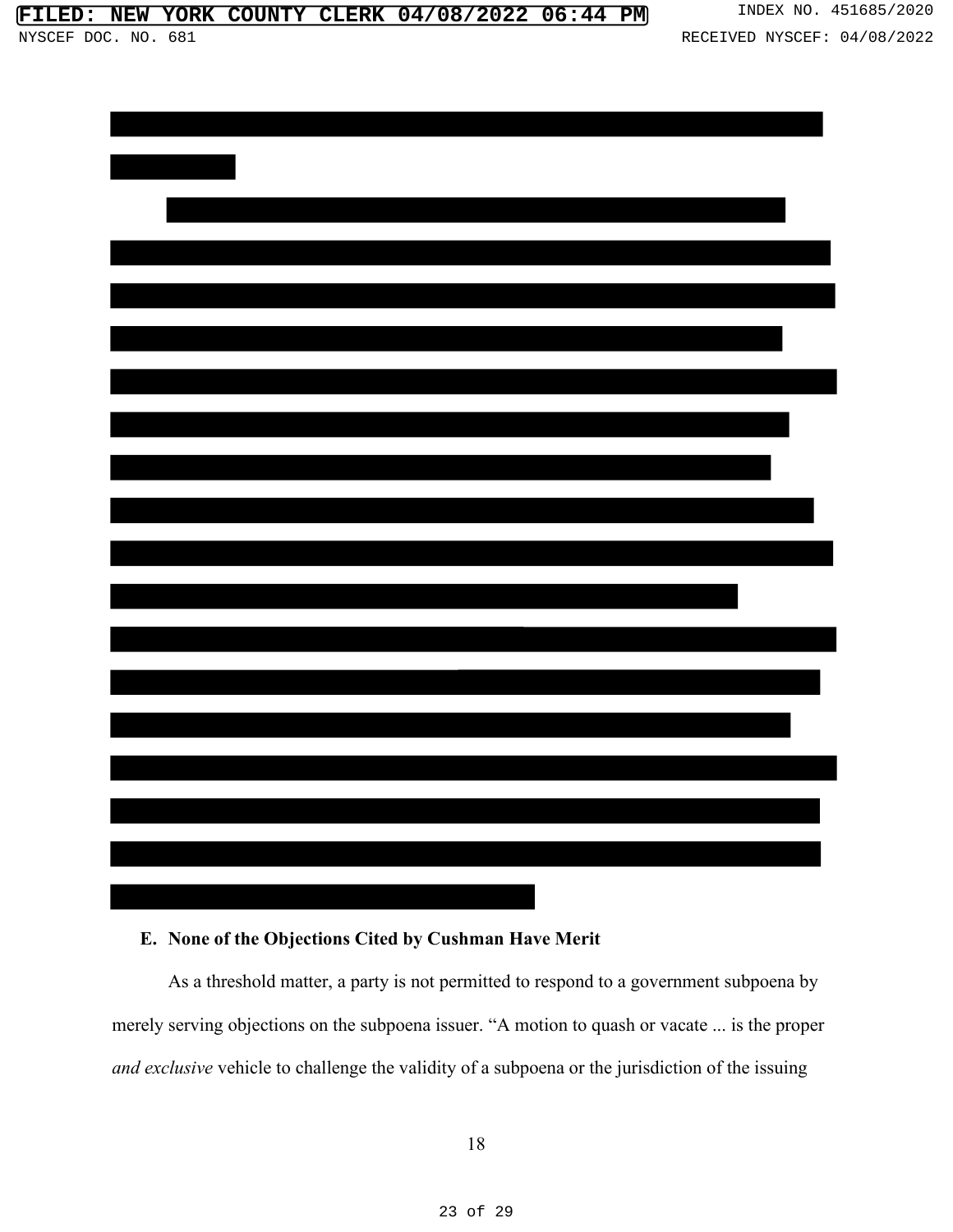# **NEW YORK COUNTY CLERK 04/08/2022 06:44 PM** INDEX NO. 451685/2020 NYSCEF DOC. NO. 681 **RECEIVED NYSCEF: 04/08/2022**

authority. *Brunswick Hosp. Cen., Inc. v. Hynes*, 52 N.Y.2d 333, 339 (1981) (emphasis added); *see also Cuomo v. Dreamland Amusements, Inc.*, 22 Misc. 3d 1107(A), 880 N.Y.S.2d 223 (Sup. Ct. 2009) ); *People v. Doe*, 170 Misc.2d 454, 456 (Sup.Ct. Monroe Co.1996)). Moreover, "[s]uch a motion must be made promptly, generally *before the return date of the subpoena*." *Brunswick Hosp.*, 52 N.Y.2d at 339 (emphasis added). OAG informed Cushman of this fact on March 2, 2022, writing that "sending a letter with objections and a refusal to produce documents on the date of compliance for a lawfully issued subpoena constitutes non-compliance. Indeed, neither advice of counsel nor hardship excuse an obligation to respond to a subpoena. *See, e.g. People v. Forsyth*, 109 Misc.2d 234, 236 (Sup. Ct. N.Y. Cty. 1981) (Upholding misdemeanor conviction for failure to comply with Martin Act subpoena without reasonable cause.)" Cushman Pet., Ex. 609at 1.

And even if Cushman's objections were procedurally proper, they are unavailing. Over several months of letters, emails and conferences, Cushman failed to identify meaningful objections to any of the subpoenas issued by OAG. Some initial objections, like a claim that as the issuer of a regulatory subpoena OAG was obligated to pay for the "extensive and material costs associated with C&W's production, including production costs and attorney's fees," have fallen by the wayside.<sup>7</sup> Cushman Petition at  $\P$  32. Other objections, however, continue to form the basis of Cushman's refusal to comply with the lawfully issued subpoenas from September and February. Focusing on those laid out in Cushman's February 23, 2022 letter concerning the

 $\frac{7}{7}$  Likewise, Cushman objected to the use of the term "Downtown Office Market" as defined by reference to the use of that term in the 40 Wall Street appraisal and insisted on a more "precise definition." This despite the fact that Cushman is clearly aware of what constitutes the "Downtown Office Market" and publishes quarterly reports and other marketing materials on the status of that market. Cushman Pet., Ex. 609 at 3.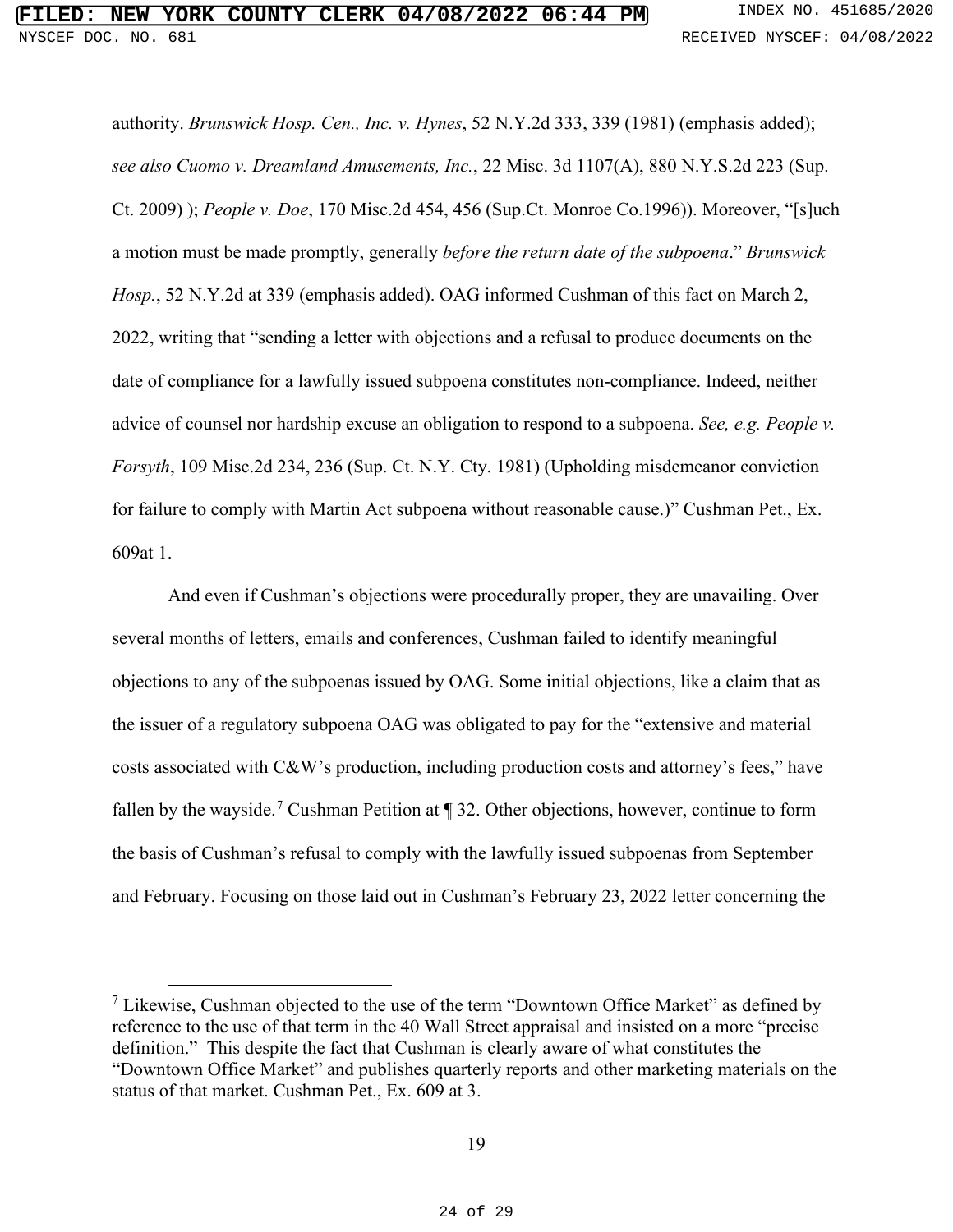February 2022 Subpoena and the March 28, 2022 letter concerning the September 2021 Subpoena, OAG responds as follows:

**1. Overbreadth and Burden.** Cushman claims that the subpoenas are overly broad and unduly burdensome because they "seek information irrelevant and immaterial to the Trump Investigation," "are not properly limited in time or scope," are not properly limited to "potentially relevant properties," and so on. As demonstrated above and in the Thompson Affirmation, the requests are reasonably related to matters under investigation by OAG. Other objections seem to be based on an intentionally obtuse reading of the subpoenas. For example, it is difficult to credit the idea that Cushman truly believes that Requests 10 and 11 of the September 2021 Subpoena are asking them to "collect PST files from each and every person it has employed since 2010 and search all such data to identify any additional potentially responsive communication." Cushman Pet., Ex. 611. Indeed, OAG has already accepted Cushman's representations that it either has produced all responsive documents, and in the case of Request 11, could not identify any additional responsive documents.

But—even if they were accepted as true—the burdens asserted by Cushman would not be excessive. Given the immense resources available to Cushman and its professed ability to manage data, the targeted requests contained in the subpoena impose minimal burdens.<sup>8</sup> And, in any event, a "subpoena is not rendered invalid merely because it requires production of a substantial number of documents. Relevancy, and not quantity, is the test of the validity of a

<sup>8</sup> Cushman even offers customers a Global Data Advisory Center "with experts across the spectrum of advisory services focused specifically on the data center market for seamless delivery. We average more than 20 years' experience in the data center market across the [multiple] disciplines." (https://www.cushmanwakefield.com/en/united-states/industries/datacenters)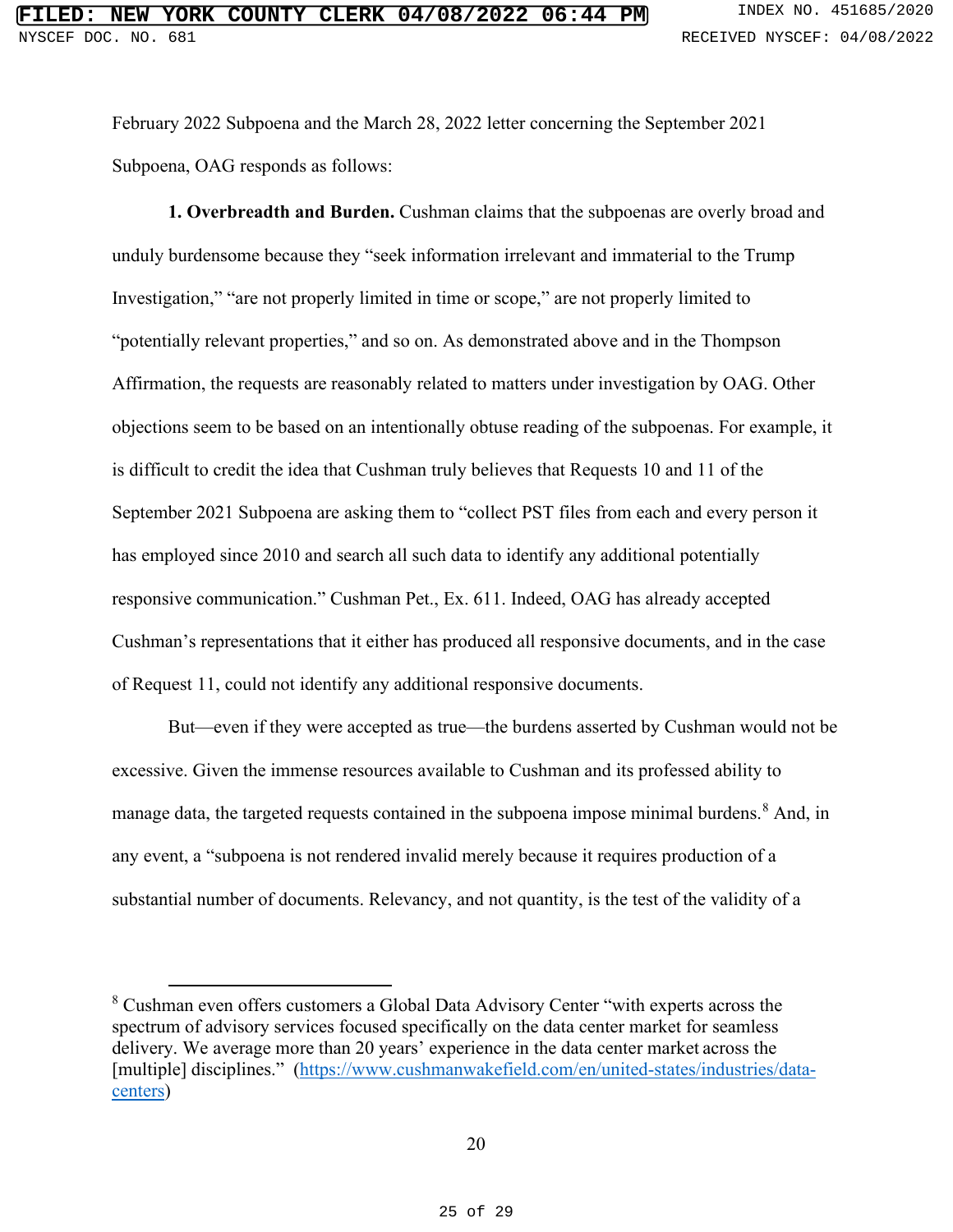subpoena." *Am. Dental Coop*, 127 A.D.2d at 282-83; *see also In re Evergreen Assn., Inc. v. Schneiderman*, 153 A.D.3d 87, 99 (2d Dep't 2017) ("[T]he fact that the subpoena requires production of a substantial number of documents does not render it invalid, overbroad, or unduly burdensome.").

**2. Confidentiality.** Cushman claims that the subpoenas implicate "confidentiality obligations owed by Cushman (or its affiliated entities) to third parties without any apparent justification, relevance or rational limitation." Cushman Pet., Ex. 608 at 5; *see also* Cushman Pet., Ex. 611 at 6. Contractual obligations between Cushman and its clients cannot thwart OAG's investigative subpoenas. The contractual obligations Cushman has identified to OAG merely require notice to a client before production—they do not purport to preclude production altogether. But even a contractual confidentiality obligation (as opposed to a notice obligation, as exists here) cannot thwart an investigative subpoena; otherwise, parties would be able to obstruct investigations by crafting contractual gag orders. *People v. McQueen*, 67 Misc. 3d 1206(A), 125 N.Y.S.3d 838 (N.Y. Sup. Ct. 2020); *see also Fomby-Denson v. Department of the Army*, 247 F.3d 1366, 1376-77 (Fed. Cir. 2001); *Quinio v. Aala*, 344 F. Supp. 3d 464, 475 (E.D.N.Y. 2018); *Cosby v. American Media, Inc*., 197 F. Supp. 3d 735, 741 (E.D. Pa. 2016). It follows that a mere *notice* obligation cannot enable a party to thwart production because of the purported burden of undertaking the notice it has bound itself to deliver. Indeed, USPAP expressly permits production in response to law enforcement subpoena. . See *United States v. 2,091,712 Acres of Land*, No. 09 Civ. 088, 2010 WL 3363031 (E.D.N.C. Aug. 24, 2010) ("The documents sought by the Government are not privilege[d] or protected. The law does not afford an evidentiary privilege to professional appraisers. Moreover, the USPAP rules themselves explicitly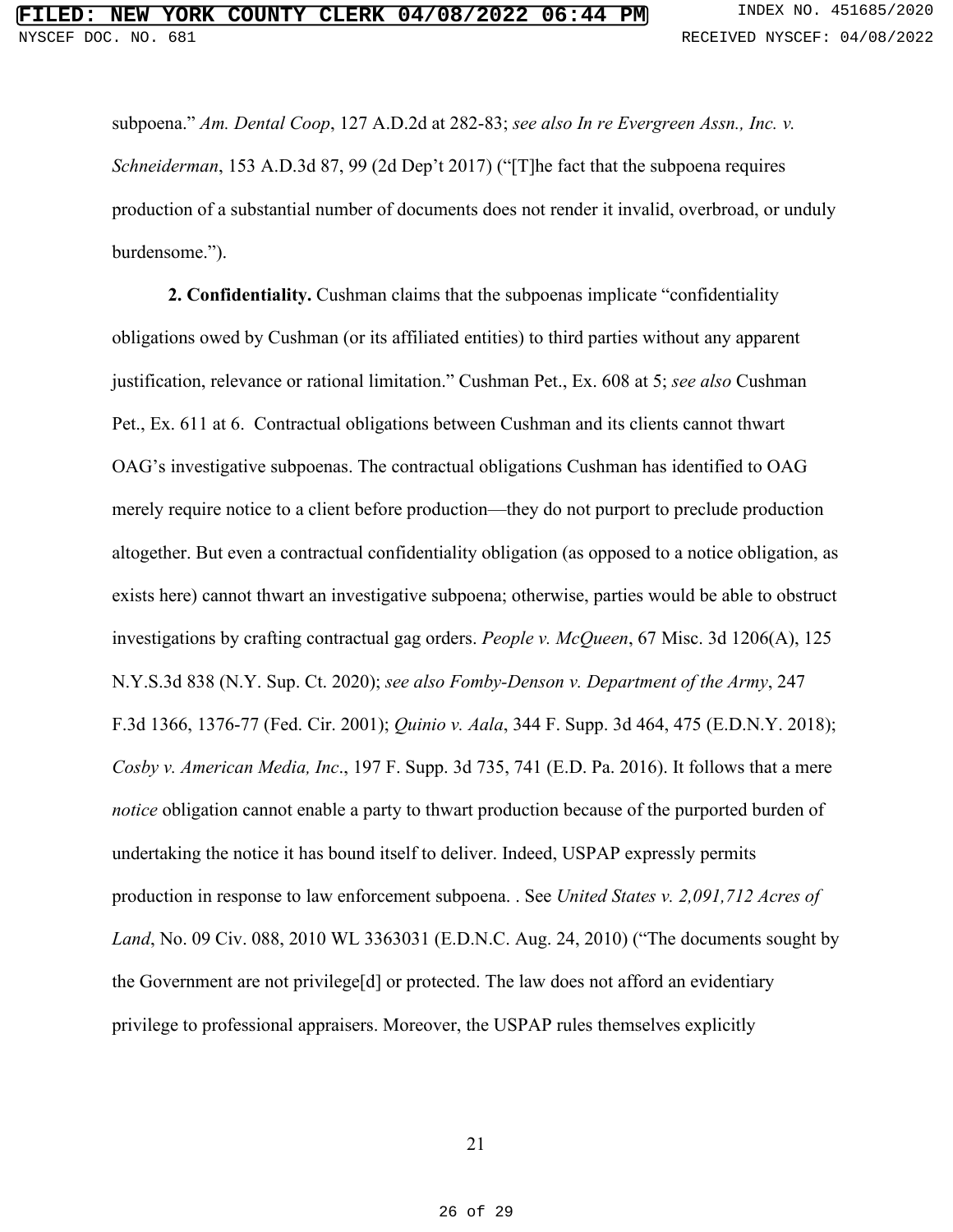contemplate the production of such documents to 'third parties as may be authorized by due process of law."").

**3. Harassment.** Cushman objects that various aspects of the subpoenas constitute "harassment." Cushman Pet., Ex. 608 at 4; *see also* Cushman Pet., Ex. 611 at 4 . For example, Cushman argues that Requests 7 and 8 in the September 2021 Subpoena seeking documents concerning the decision to no longer do business with the Trump Organization are an "unfettered attempt to rifle through C&W's records and generally pry into C&W's corporate affairs."

Those objections are nonsense. Where, as here, OAG issues an investigatory subpoena on a sufficient factual basis, it is not engaged in harassment. *Amos Post, Inc. v. Abrams*, 70 A.D.2d 750, 751 (3d Dep't 1979). As set forth above, Cushman is a major global real estate firm with a significant relationship with a commercial organization; that organization, as Cushman came to learn, and as the Court well knows, is under investigation for engaging in fraudulent or misleading conduct in connection with appraisals and financial statements. The basis for the Cushman's decision to terminate the relationship—and the context of the relationship itself plainly is an appropriate subject of inquiry. The obvious relevance of that decision, and the pertinence of Cushman's relationship with the Trump Organization more broadly, bely any assertion that the subpoenas at issue are meant to harass Cushman; indeed, other firms also have received repeated subpoenas for relevant material in this investigation. *N.Y. Republican State Comm. v. N. Y. State Comm'n on Gov't Integrity*, 525 N.Y.S.2d 527,

532 (Sup. Ct. N.Y. Cty. 1988) (rejecting claim that subpoena constituted "harassment" where requests issued to five other recipients).

**4. Certificate of Compliance.** Cushman objects to the instruction in both subpoenas calling for a certificate of compliance, arguing that a "subpoena duces tecum may require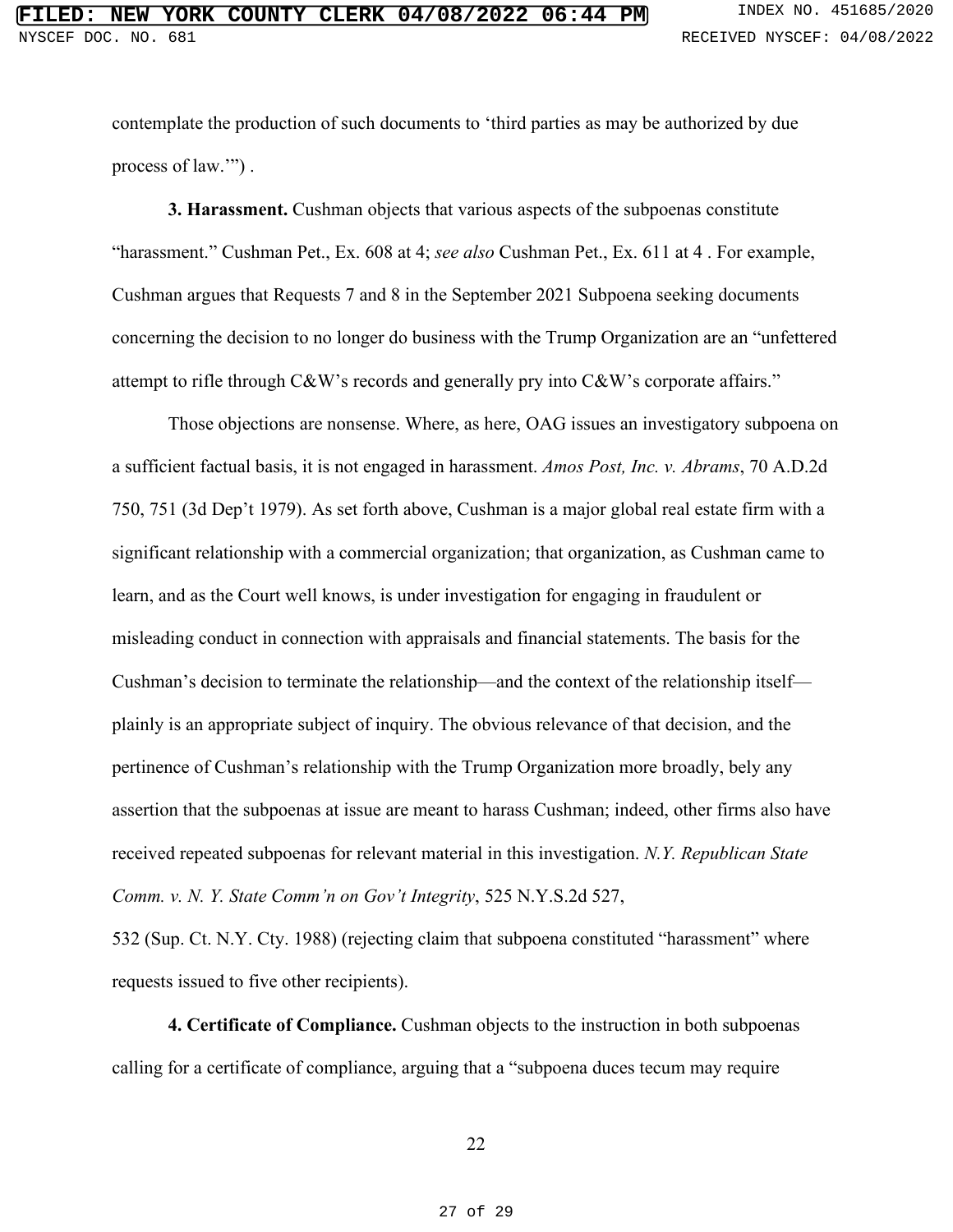# **FORK COUNTY CLERK 04/08/2022 06:44 PM** INDEX NO. 451685/2020 NYSCEF DOC. NO. 681 **RECEIVED NYSCEF: 04/08/2022**

production of documents, it may not require the responding party to create documents, complete affidavits, or take any other action." Cushman Pet., Ex. 611 at 6. The objection is absurd. First, the Martin Act does allow the Attorney General to require parties "to file . . . a statement in writing under oath or otherwise as to all the facts and circumstances concerning the subject matter which he believes it is to the public interest to investigate, and for that purpose may prescribe forms upon which such statements shall be made." GBL § 352(1). Second, and even more obviously, a certificate of compliance is both permissible under and consistent with the CPLR. For example, CPLR §3122-a, directs that productions "shall be accompanied by a certification, sworn in the form of an affidavit and subscribed by the custodian or other qualified witness charged with responsibility of maintaining the records."

#### **CONCLUSION**

Based on the foregoing, OAG respectfully requests that the Court grant OAG's motion to: (i) compel compliance with the September 2021 and February 2022 subpoenas; (ii) order production pursuant to the subpoenas to be complete within two weeks of this Court's order; and (iii) award such other and further relief the Court deems necessary and appropriate.